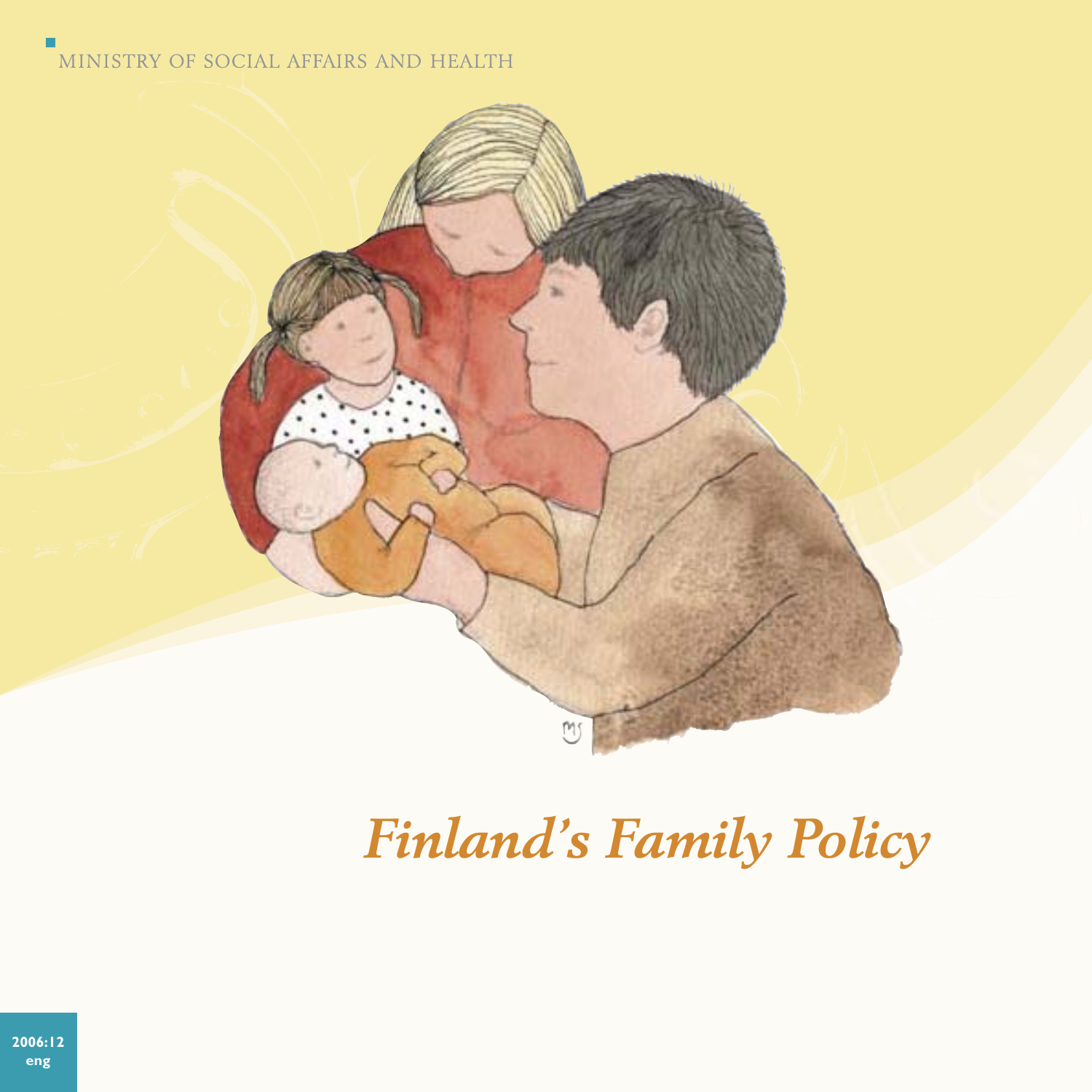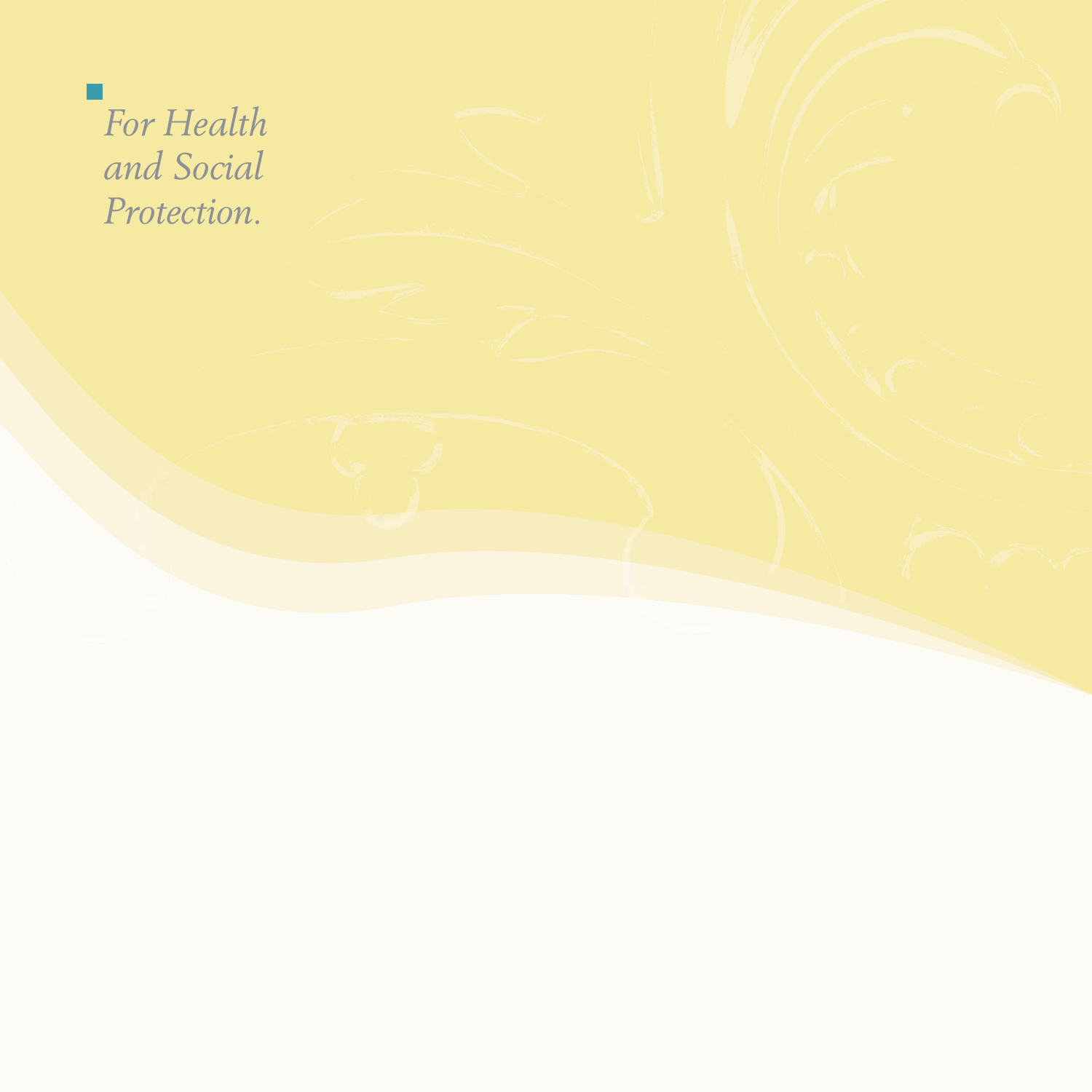**Brochures of the Ministry of Social Affairs and Health 2006:12eng**

# *Finland's Family Policy*

MINISTRY OF SOCIAL AFFAIRS AND HEALTH

**Helsinki, Finland 2006**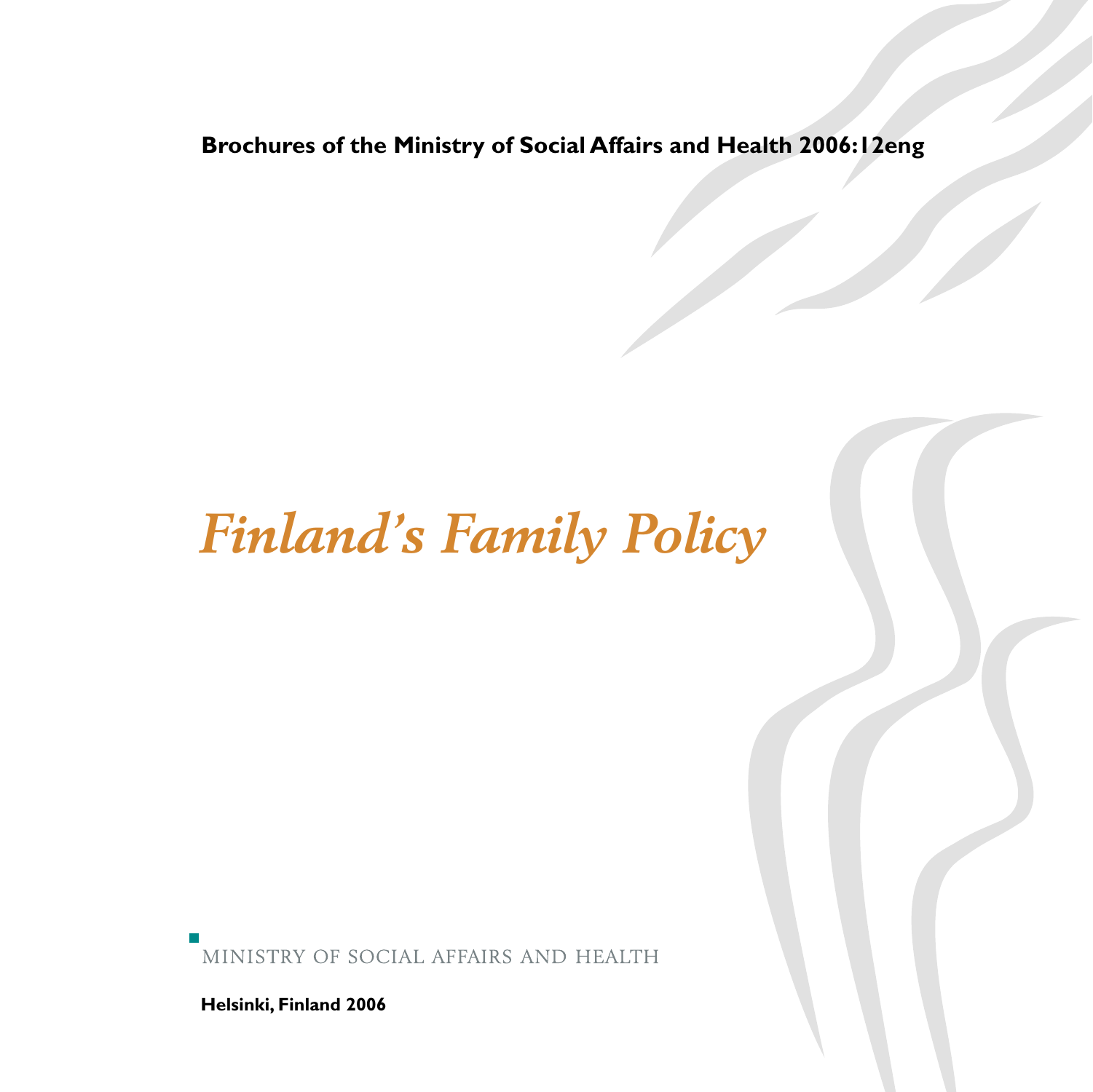ISSN 1236-2123 ISBN 952-00-2148-5 (paperback) ISBN 952-00-2149-3 (PDF)

Pictures by Mari Soini Layout and printed by University Printing House, Helsinki 2006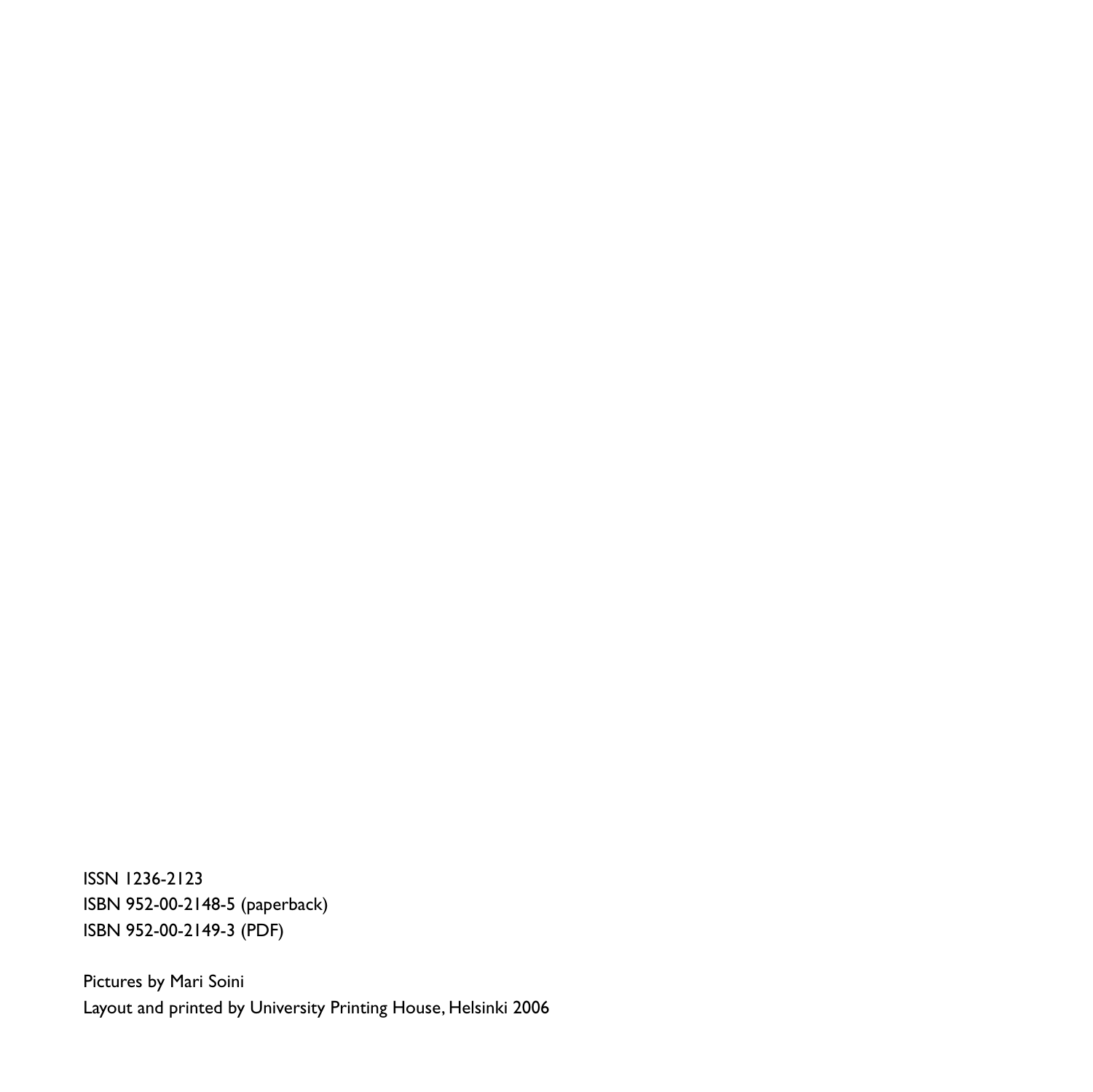## **Contents**

| Morning and afternoon activities for schoolchildren           |  |
|---------------------------------------------------------------|--|
|                                                               |  |
|                                                               |  |
|                                                               |  |
|                                                               |  |
|                                                               |  |
|                                                               |  |
|                                                               |  |
|                                                               |  |
|                                                               |  |
|                                                               |  |
|                                                               |  |
|                                                               |  |
|                                                               |  |
| 8 Special services and support for children with disabilities |  |
|                                                               |  |
|                                                               |  |
|                                                               |  |
|                                                               |  |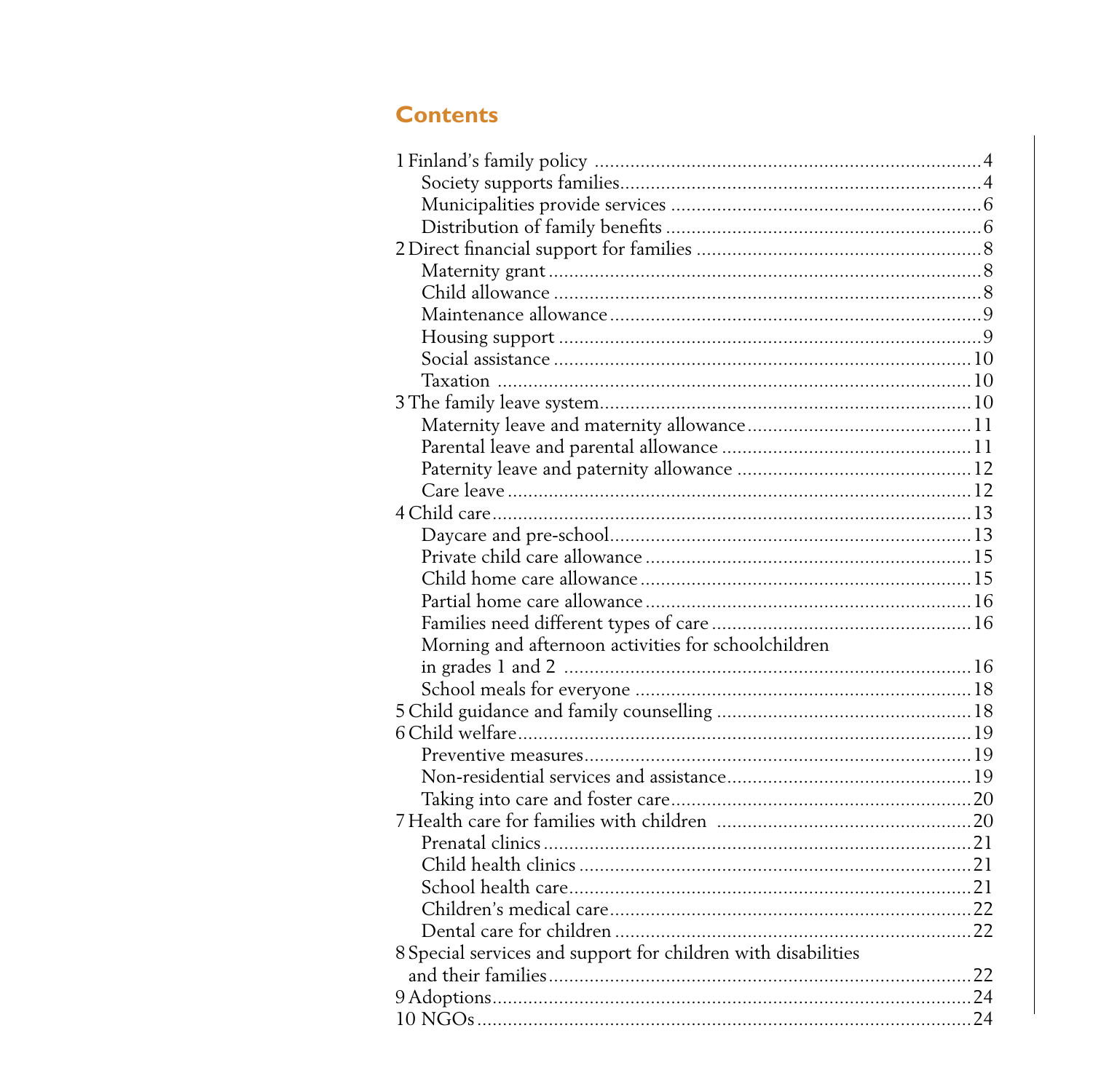## <span id="page-5-0"></span>*1 Finland's family policy*

#### **Society supports families**

The aim of Finnish family policy is to create a safe environment for children to grow up in and to provide parents with the material and psychological means to have and raise children. Ultimately, this comes down to supporting parenthood and family unity. The family is an important basic social unit which provides its members with care deriving from stable human relationships. Society employs various forms of financial support and child care arrangements to even out the costs of children for families.

In recent years, men and women have been starting families at an increasingly higher age. For many, the problem lies in reconciling starting a family with studies or with entering working life. However, increasing demands for efficiency at work and greater uncertainty about job security also put added pressure on parents. Work-related stress, pressure of time and unemployment are all factors that make the lives of families with children more difficult. Reconciling paid employment and family life is one of the major challenges facing Finnish family policy.

Policy decisions on housing, the environment, education and employment also have their impact on the everyday lives of families with children. Hence, these political decisions are also part of family policy.

Finland began to build its family policy support system in 1948 with the introduction of the child allowance system. At the time, the allowance made a considerable addition to the income of families with children, and its impact was seen even on the level of society as a whole. In 1950, when child allowance was the only significant family policy benefit, economic support for families accounted for nearly 4% of GDP.

For a few decades after that, less attention was paid to developments in family policy, as the focus shifted to creation of the health insurance and pension security system. The situation changed again in the mid-1970s, however, when family policy issues began to attract more attention. The child allowance, whose value had dropped in real terms, was gradually raised so that at the beginning of the 1990s its real value was three times what it had been in the early 1970s. The family benefits system was reformed in 1994, with elimination of the main tax deductions previously allowed for families with children and transfer of a cor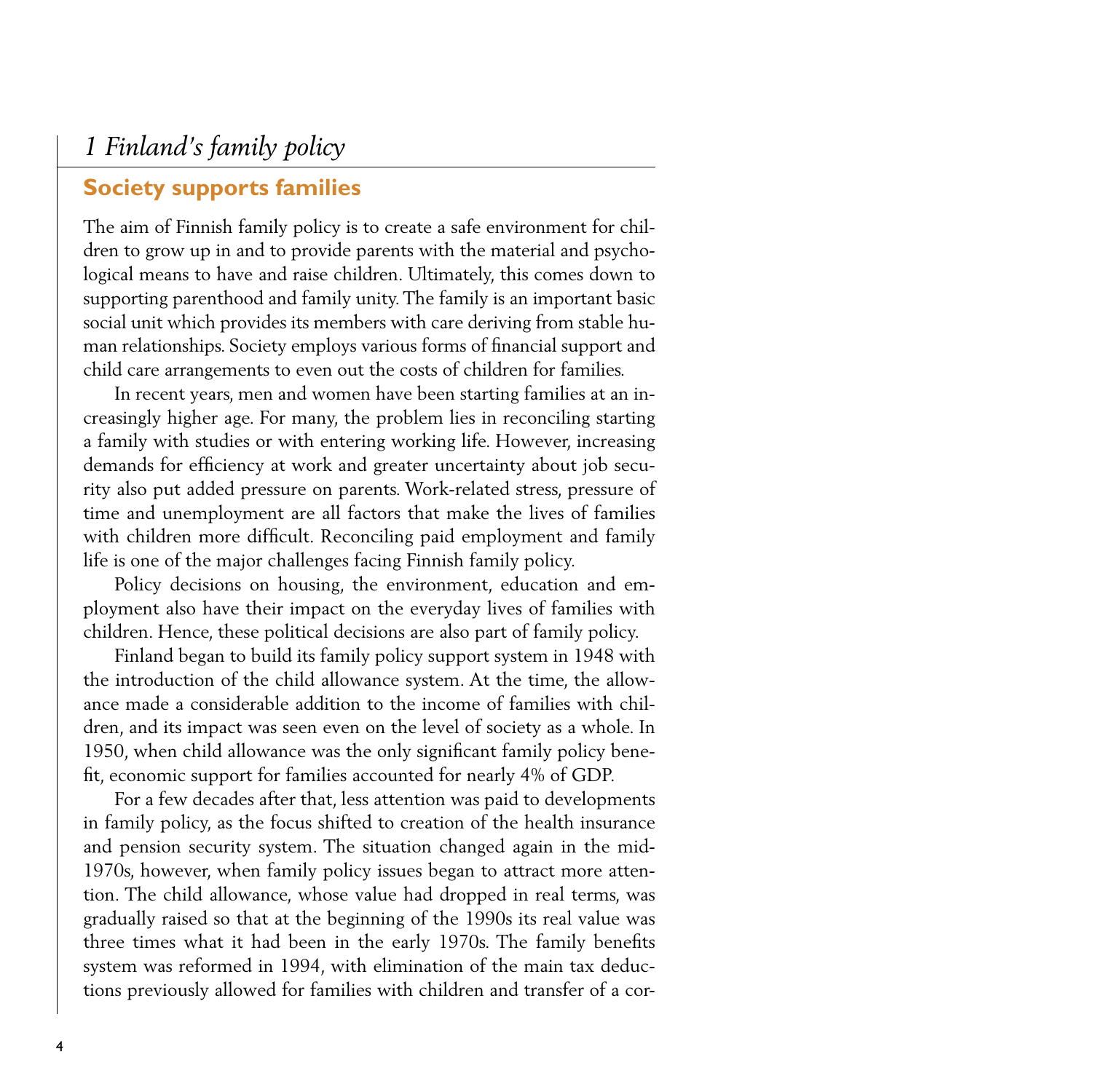responding subsidy to the child allowance, increasing it substantially for a short while. Because of the general economic downturn in the early '90s, however, it had to be cut again, and also decreased in real value due to rising prices. By the beginning of the 2000s, the value of child allowance in real terms had dropped below the level in the early 1990s, and the Government decided on an increase as of the beginning of 2004. The child allowance is not index-linked to purchasing power.

In services created for families with children, the focus ever since the 1970s has been on developing child care systems for small children. In Finland, both parents of the vast majority of families with children under school age are in full-time employment. Most mothers of small children also work full-time. Under these circumstances, a reliable, safe and reasonably priced daycare system is of vital importance.

The Children's Daycare Act entered into force in 1973. It stipulates that municipalities must organize daycare for children under school age, either at daycare centres or in the form of supervised family daycare. As of 1990, parents have had unconditional entitlement to daycare for children under the age of three either in a daycare place provided by the municipality or by receiving child home care allowance if they care for the child at home. As of 1996, the parents of all children under school age have been entitled to municipal daycare for their children. As of 1997, families have also had the option of receiving a private care allowance for arranging private daycare for their children.

Organizing pre-school teaching became a statutory requirement for municipal authorities in 2001. Pre-school is defined as half-days of teaching for children aged six in order to teach them skills which they will need in primary school. As of 2004, the provision of morning and afternoon activities for children in grades 1 and 2 has been included in the Basic Education Act.

Finland's first Ombudsman for Children took office in September 2005. The Ombudsman's task is to strengthen the position and rights of children in Finnish society. The foundation for this is provided in the UN Convention on the Rights of the Child.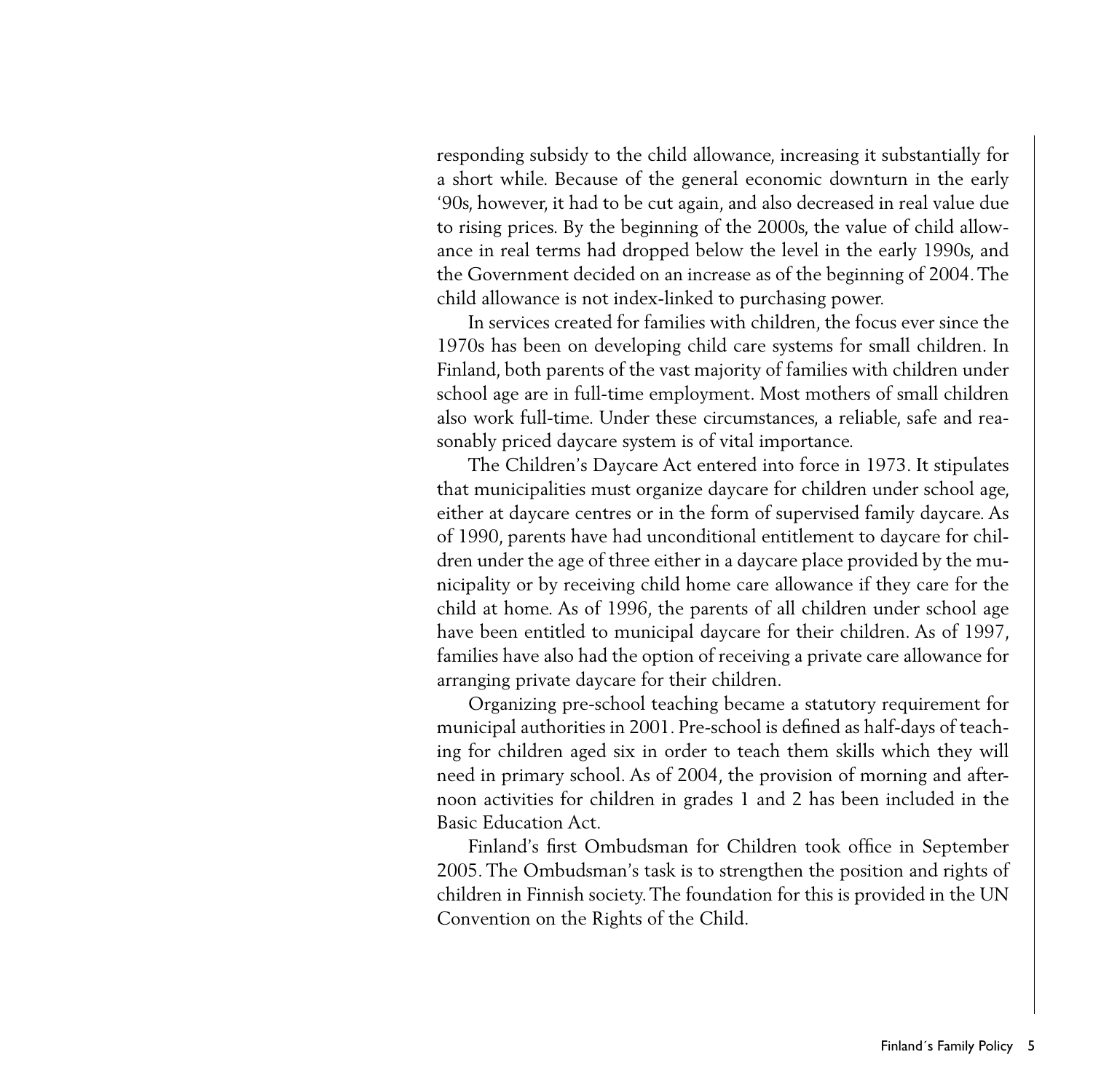#### <span id="page-7-0"></span>**Municipalities provide services**

In Finland, municipalities are responsible for providing social and health care services. They may produce the services themselves or form joint municipal boards for service provision together with one or more neighbouring municipalities. The services are funded out of local taxes levied by the municipalities and with government grants paid to them by the central government. Service users also pay a charge. The central government contribution to municipal social and health care is determined by the age structure of the population, morbidity, population density, area and the financial situation of the municipality. In 2006, the central government contribution to social and health care running costs was about 33%.

Municipalities can procure services for families from another municipal authority or from a private service provider. There is no detailed legislation on the extent, content or arrangement of services, and social and health care services may therefore vary slightly from one municipality to another. The basic services required of all municipalities are, however, defined by law.

Finland is divided into five provinces, headed by State Provincial Offices. These direct and supervise social and health care services within their province. A resident of a municipality can request the competent State Provincial Office to investigate whether the municipality is providing sufficient social and health care services.

The Ministry of Social Affairs and Health directs and guides the development of social security and social and health care services and of operating policy in the field. Together with the Government and Parliament, it sets the national guidelines for social and health care policy, and prepares legislation and major reforms of social and health care services. It manages practical implementation jointly with the municipal authorities. There were 431 municipalities in Finland in 2006.

#### **Distribution of family benefits**

Family benefits cover some of the costs arising from child care. In 2005, family benefits totalled some EUR 5.2 billion, or about 3% of GDP. Families with children mainly receive support in the form of child allowance and daycare services.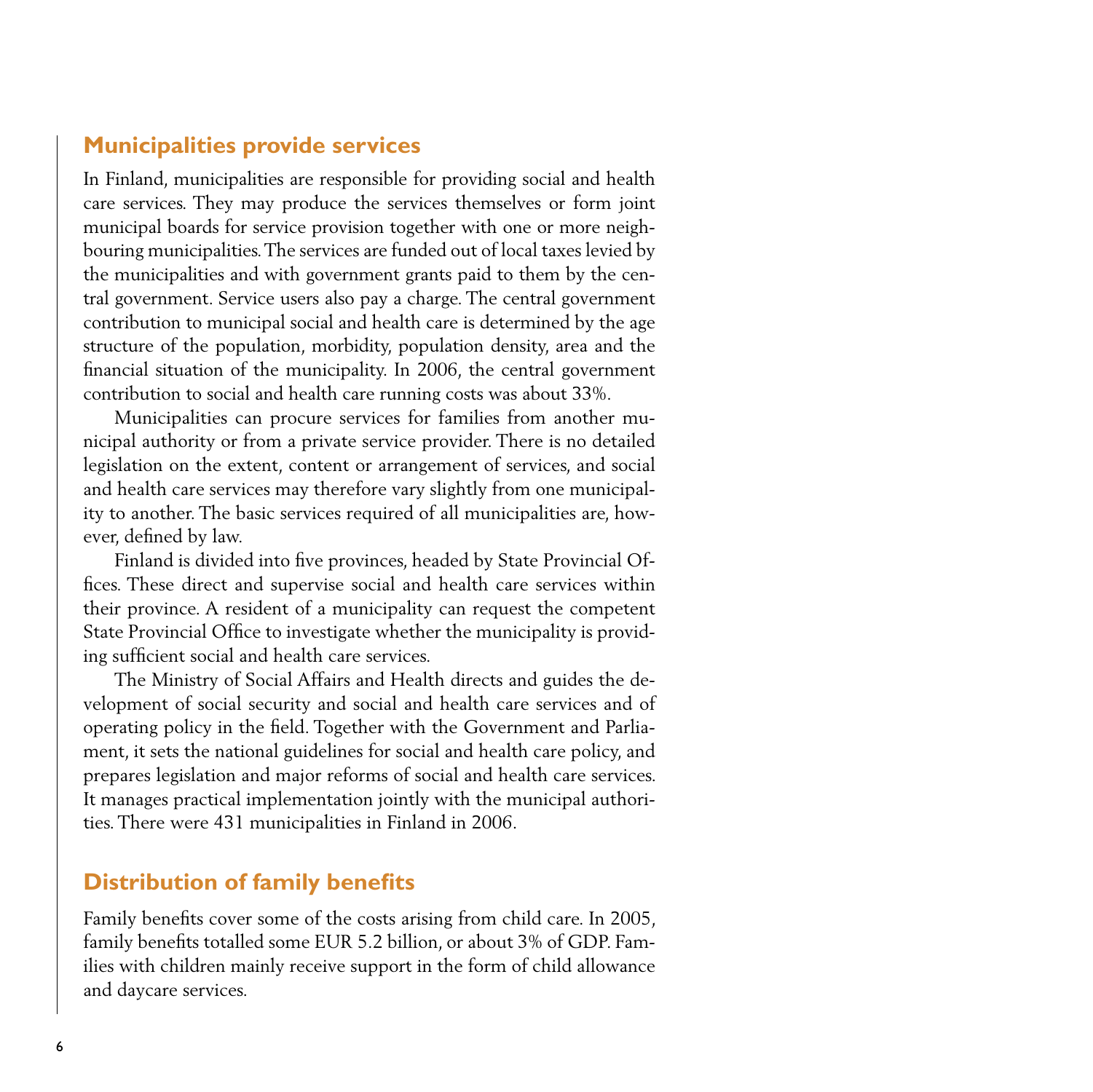#### **Distribution of family benefits in 2005**



At the end of 2005, the population of Finland was 5.3 million. There were about 1.4 million families, of which 592,000 were families with children. Of these, 20% were single-parent families. The average number of children in a family living at home was 1.8, and the average number of children in a family was 2.3. The overall fertility rate in Finland was 1.80 in 2005. Altogether 57,745 children were born in 2005.

The average gross earnings of a Finnish wage earner in 2005 were EUR 2,484 per month. In 2004, the average per capita disposable income of households was EUR 15,240.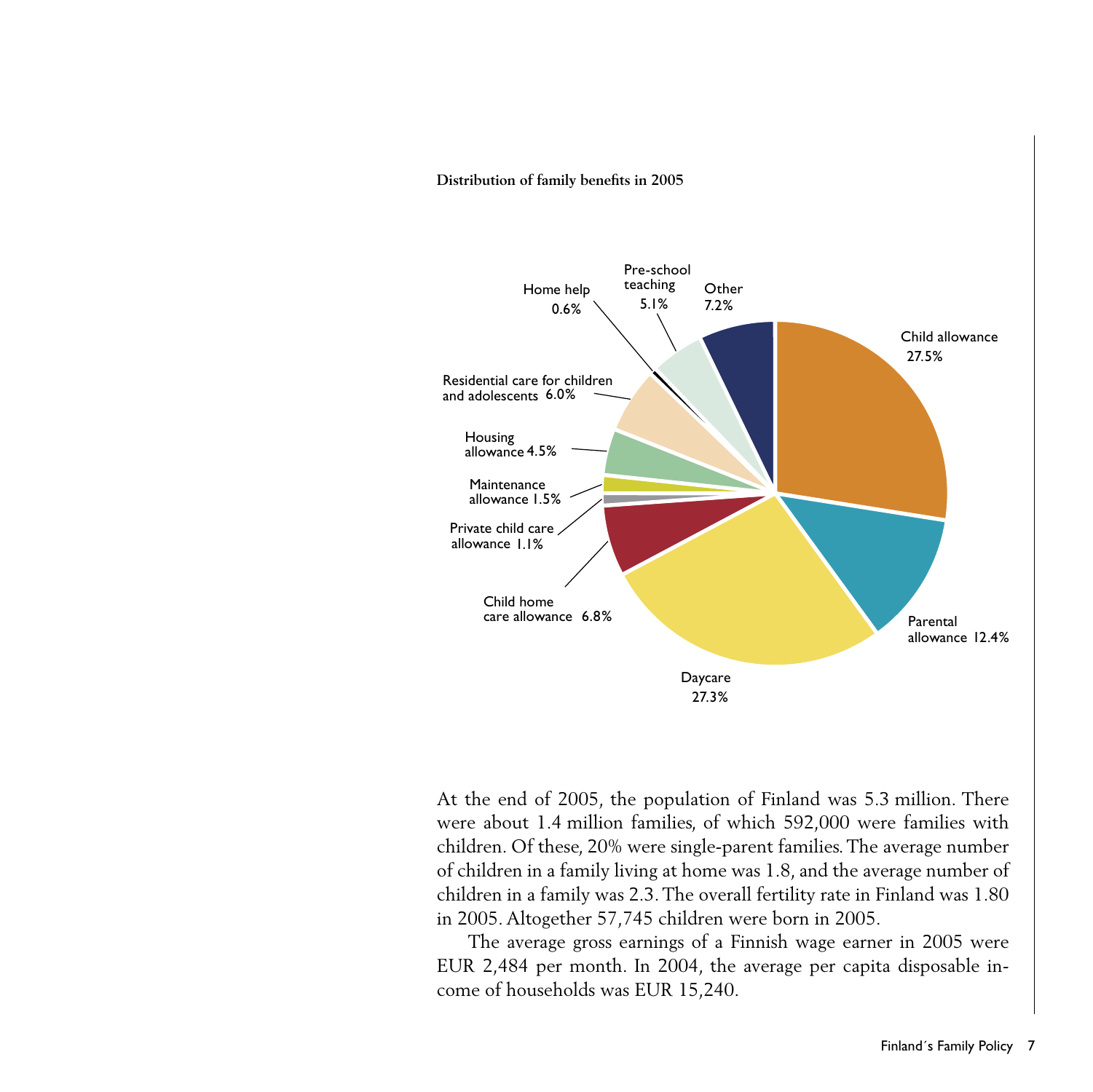## <span id="page-9-0"></span>*2 Direct financial support for families*

### **Maternity grant**

Every expectant mother resident in Finland whose pregnancy has lasted for at least 154 days is entitled to a government maternity grant. In order to be eligible for the grant, the mother is required to have a health checkup at a prenatal clinic or doctor's surgery before the end of the fourth month of pregnancy.

An expectant mother can choose to receive the maternity grant either in the form of a sum of money or as a maternity pack. In 2006, the maternity grant was EUR 140. The maternity pack contains the clothing and other things needed for the care of a newborn child, including a baby's sleeping bag which zips open into a blanket, overalls and other important items of clothing, as well as toys. The maternity pack is a far more popular choice than the sum of money, with 75% of mothers choosing the pack. The percentage is even higher among mothers expecting their first child. The actual cost of the items in the maternity pack is higher than the sum of money which is the alternative.

#### **Child allowance**

The child allowance is the main means of evening out the expenses of families with children and families without children. It is paid from government funds for the support of every child under 17 resident in Finland. Child allowance is exempt from tax, and does not depend on the family's financial standing. The amount of child allowance depends on the number of children in the family. Single parents also receive a supplement of EUR 36.60 for each child.

#### **Amount of child allowance in 2006:**

| Number of children                   | EUR / month |
|--------------------------------------|-------------|
| 1st child                            | 100.00      |
| 2nd child                            | 110.50      |
| 3rd child                            | 131.00      |
| 4th child                            | 151.50      |
| 5th and each subsequent child 172.00 |             |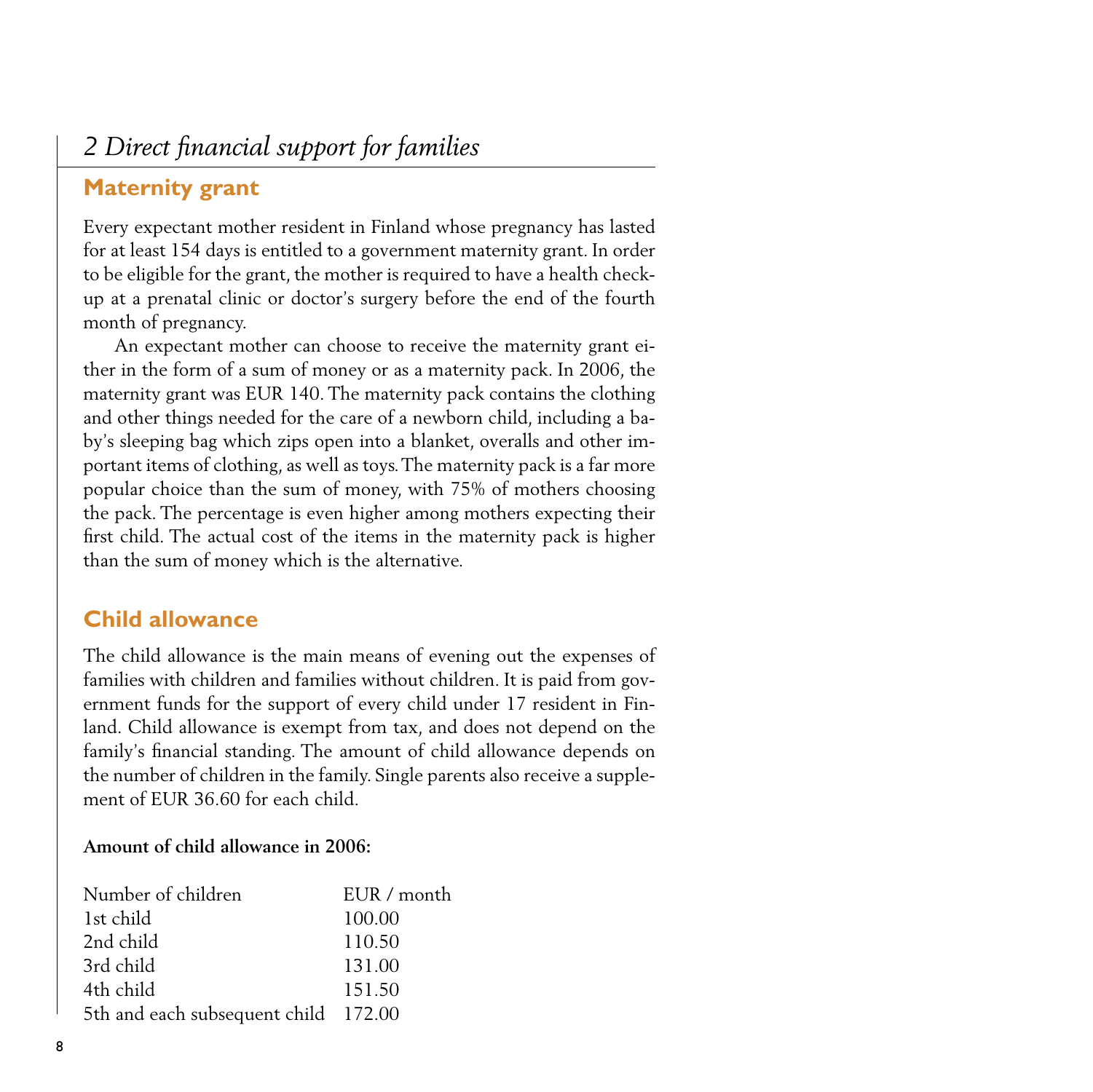#### <span id="page-10-0"></span>**Maintenance allowance**

Maintenance allowance is intended to safeguard the maintenance of a child in a situation where a child under the age of 18 resident in Finland cannot receive sufficient maintenance from both parents. In 2006, the full amount of maintenance allowance is EUR 118.15 per child per month.

A child is entitled to maintenance allowance if a parent has defaulted on payment of maintenance which the father or mother has undertaken to pay by agreement or has been ordered to do so by a court. Once maintenance allowance has been granted on the basis of defaulted maintenance payments, the municipal authority will manage the collection of the maintenance due from the liable parent. The authority is entitled to collect compensation from the liable parent up to the amount of maintenance allowance paid.

If the amount of maintenance has been confirmed as less than the maintenance allowance because of the liable parent's inability to pay, the child is entitled to receive the difference between the confirmed maintenance and the full amount of maintenance allowance. A child born out of wedlock whose paternity has not been confirmed and a child adopted by a single parent are also entitled to maintenance allowance.

At the end of 2004, there were some 104,500 children receiving maintenance allowance. About 60% of this benefit was paid out on the basis of defaulted maintenance payments.

#### **Housing support**

Forms of housing support intended for families with children include the housing allowance, state-guaranteed housing loans and other interest-subsidy measures, and tax subsidies on housing loans. Housing allowances even out housing costs for families with low incomes, covering part of the family's reasonable housing costs out of government funds. The amount of the housing allowance depends on the family's size, income and housing costs, and on the size and age of their home.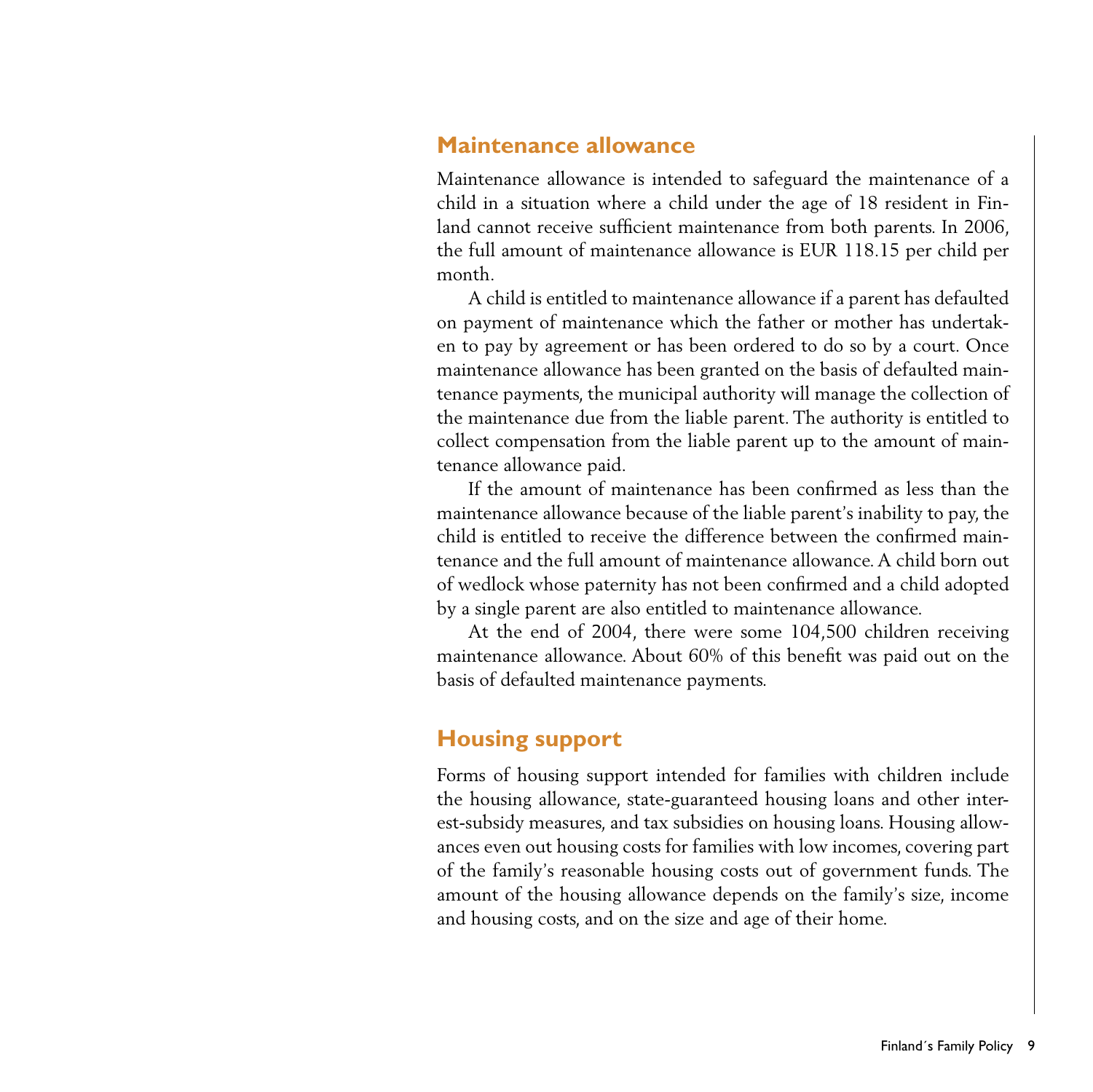#### <span id="page-11-0"></span>**Social assistance**

Social assistance is last-resort financial assistance under social welfare to ensure a family's income and independent coping. A municipality can pay social assistance in situations where a family has no income or the income is insufficient to cover the essential expenses of everyday life. The amount of social assistance is based on the amount by which the client's eligible expenses exceed income and assets. The purpose of social assistance is to ensure basic subsistence.

#### **Taxation**

Finland changed over from family-based taxation to individual taxation in 1976. Even after that, some family-taxation features remained, such as family deductions, although their importance has been declining steadily. In 1994, family policy tax deductions were removed altogether except for the deduction for maintenance liability, while the child allowance was increased correspondingly. The change to individual taxation and the removal of family-based deductions has made taxation simpler and clearer. In Finland, the shift to individual taxation caused an increase in the number of married women in paid employment.

## *3 The family leave system*

The underlying premise of the family leave system is to give both parents equal opportunities to participate in child care. On the basis of pregnancy, childbirth and child care, the mother and father can take maternity leave, paternity leave or parental leave, receiving maternity allowance, paternity allowance or parental allowance, respectively. The maternity allowance and parental allowance are paid for a total of 263 working days. The father is further eligible for paternity allowance.

The maternity allowance period that precedes birth safeguards the health of the mother and the unborn child by enabling the mother to be off work for some time before the birth. The maternity allowance period following the birth allows the mother to recuperate from giving birth and to care for the newborn. The parental allowance period allows the

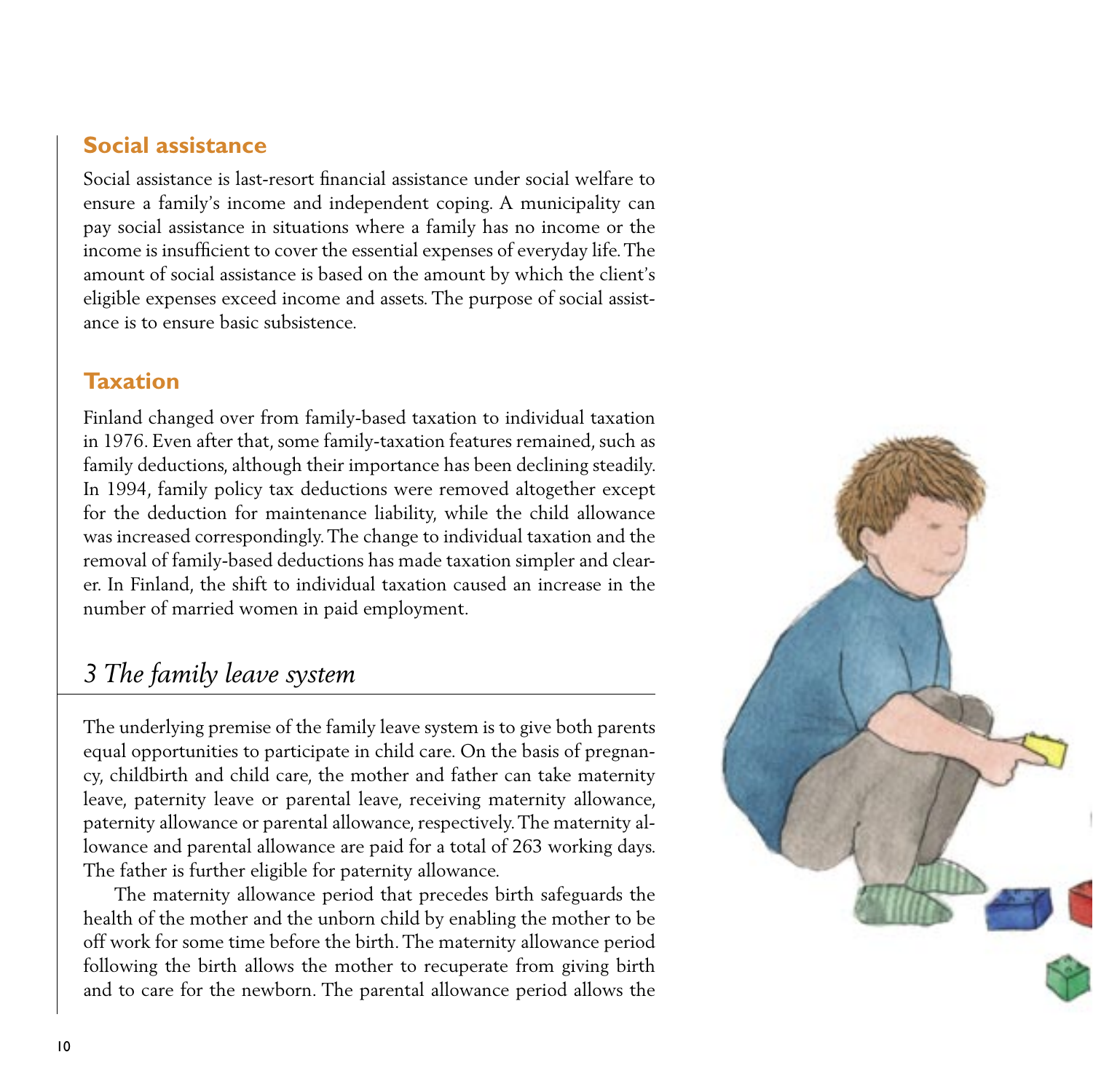<span id="page-12-0"></span>family to choose whether they want the mother or the father to stay at home to care for the child. The paternity allowance allows the father to participate in caring for the child and supports successful bonding between father and child.

#### **Maternity leave and maternity allowance**

An expectant mother can start her maternity leave at the earliest 50 weekdays and at the latest 30 weekdays before the calculated date of birth. Maternity leave is 105 weekdays. For that period, the mother receives maternity allowance, which is earnings-related though with a minimum of EUR 15.20 per day (2006).

An expectant mother in a dangerous job gets special maternity leave and special maternity allowance, unless her employer can assign her to different work. If necessary, special maternity leave can cover the entire pregnancy. Dangerous jobs include occupations where there is a danger of being exposed to chemicals or radiation.

#### **Parental leave and parental allowance**

After the maternity leave, either parent may take parental leave. Parents can opt to split the parental leave and either use it alternately or both reduce their daily or weekly working hours while taking turns staying at home to care for the child: for example, one parent can take partial parental leave for two working days a week and the other parent for the other three working days a week. Parental leave is 158 weekdays, and is extended by 60 weekdays per child in the case of multiple births. Like maternity and paternity allowance, parental allowance is earnings-related, though with a minimum of EUR 15.20 per day (2006).

So far, fathers have not used their right to take parental leave very much. In 2005, 9.5% of fathers took parental leave. There is an increasing trend, however.

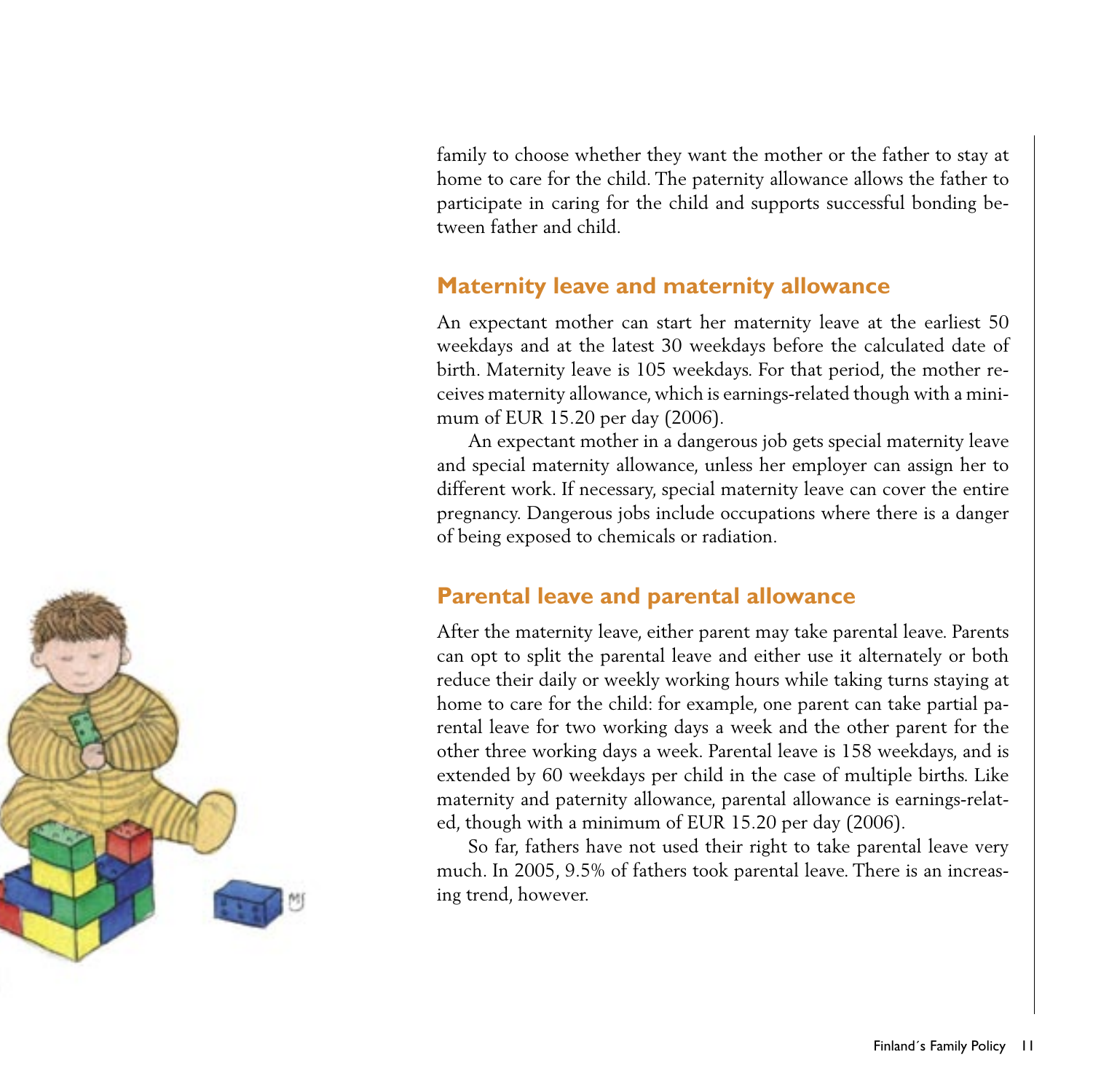#### <span id="page-13-0"></span>**Paternity leave and paternity allowance**

The father may take 18 weekdays (six days per week) paternity leave at the birth of the child while the mother is on maternity leave. This can be split into no more than four segments. He receives paternity allowance for this period. The father may also take an additional 1 to 12 weekdays of paternity leave immediately after parental leave, if he uses at least the final 12 days of the parental leave. The amount of paternity allowance is earning-related, though with a minimum of EUR 15.20 per day (2006).

Paternity leave is becoming increasingly popular. In 2005, 69% of fathers exercised their right to paternity leave.

#### **Care leave**

Parents of small children are entitled to leave without pay from their employers to care for a child until the child is three years old. This unpaid leave can be taken by either parent, but both parents cannot take care leave at the same time. After care leave, the parents are entitled to return to their former jobs or comparable work. Care leave is unpaid, but the family can receive child home care allowance for this period.

A parent is entitled to an unpaid reduction in working hours, or partial care leave, until the end of the child's second year at school or, in the case of extended compulsory education, until the end of the child's third year at school. The employer and employee are free to agree on partial care leave and its details as they see fit. Both parents cannot take partial care leave simultaneously, although they can take it in turns (for example, one parent can be on partial care leave for two working days in a week and the other for the three other working days in a week). To be eligible for partial care leave, a parent has to have been employed with the same employer for at least the past six months. Partial care leave is unpaid, but the family can receive partial child home care allowance for this period.

The parents of a child under the age of 10 who falls ill are entitled to four working days of temporary care leave per illness to arrange for care of the child. In order to be eligible for temporary care leave, both of the child's parents or a single parent must be in employment. Only one parent at a time can take temporary care leave. The employer is not required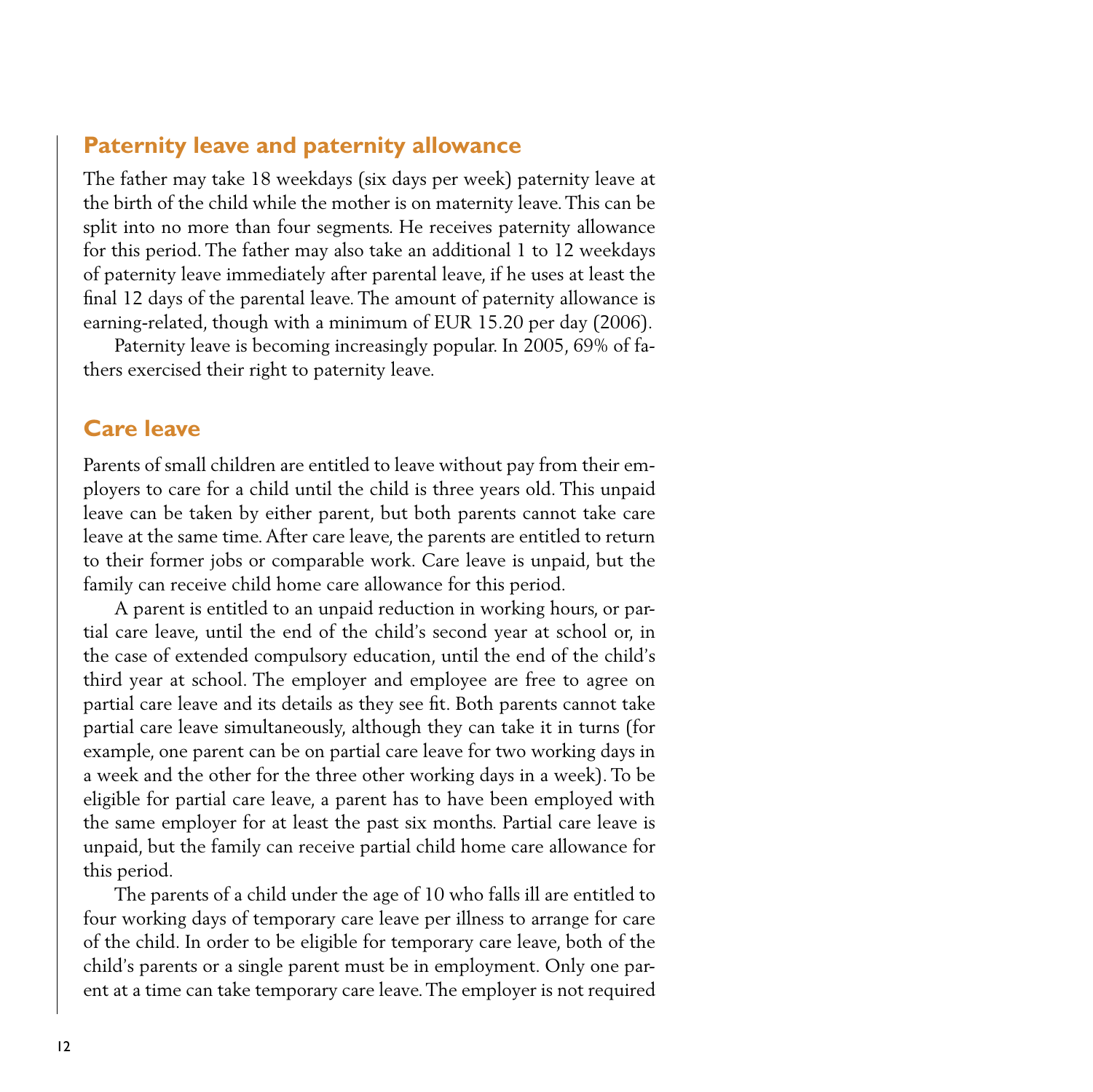<span id="page-14-0"></span>to pay the employee for the duration of the temporary care leave, unless otherwise agreed. (See also under Partial home care allowance.)

## *4 Child care*

There are various care options available to families with children, among which they are free to choose. The active participation of women in working life has promoted the development of legislation on the care of small children and the job protection of parents.

After the parental leave period, families have three publicly subsidized options for providing child care before school starts, usually at the age of seven: municipal daycare; private care on the private child care allowance; or home care of the child using care leave and the child home care allowance.

#### **Daycare and pre-school**

Every child under school age has the right to municipal daycare once the parental allowance period of the mother or father ends, regardless of the income level of the parents or whether the parents are employed. The purpose of daycare is to support parents in raising children and to work with homes in promoting the individual and balanced development of children. By extending the unconditional right to daycare to cover all children under school age, the educational aspect of daycare is emphasized in addition to its practical aspect. In Finland, daycare combines care and education, which is not the case in many other European countries. Known as the 'educare' model, this approach always incorporates educational features into care and, correspondingly, elements of care in teaching. This system emerged from the need to provide full-day daycare when both parents are at work.

The municipality must offer daycare in the child's mother tongue if it is one of the official languages of Finland, i.e. Finnish, Swedish or Sámi. Daycare personnel also support development of the language and culture of Roma and immigrant children.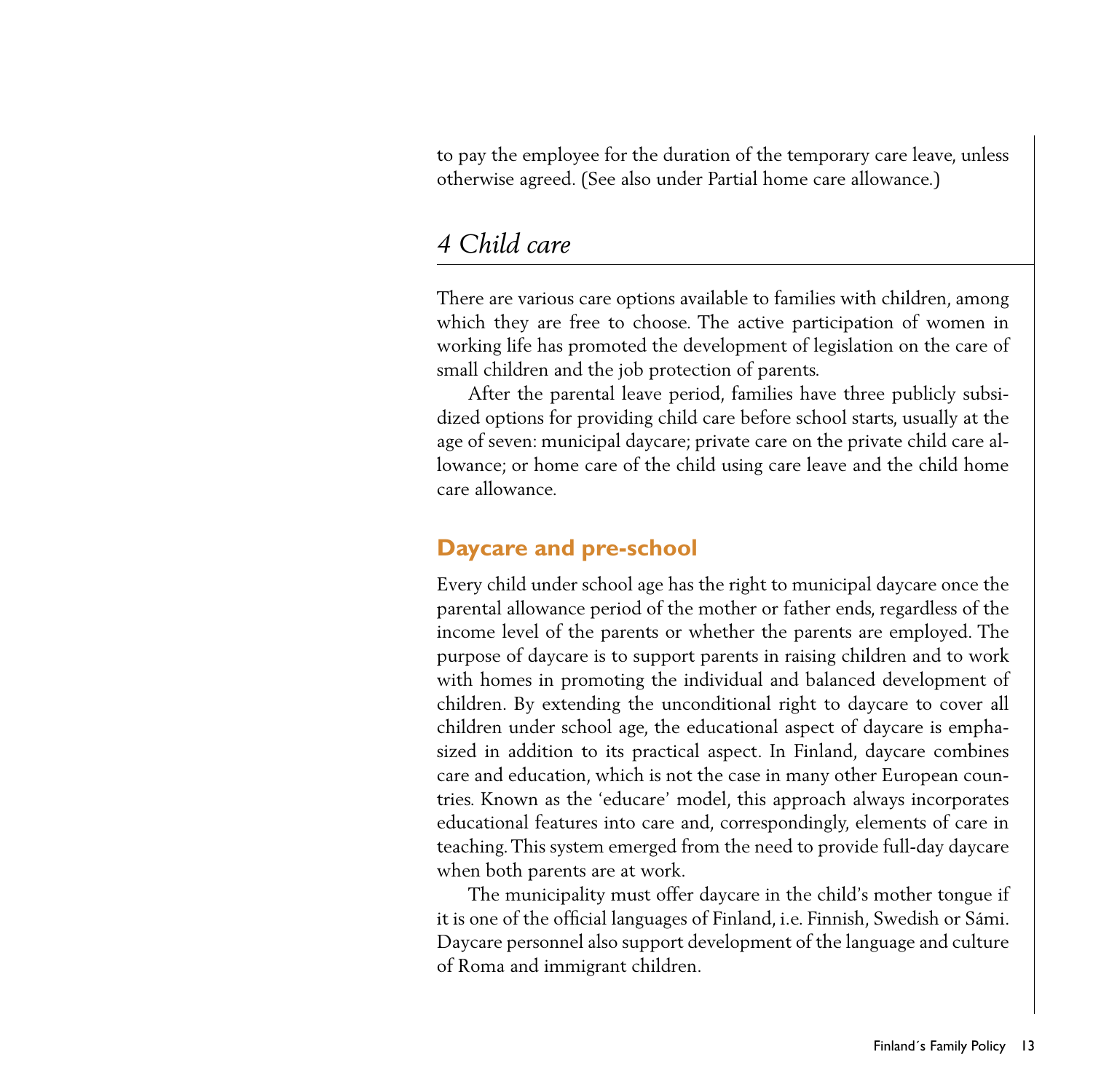Municipalities arrange daycare at daycare centres and through supervised family daycare at a child minder's home or in the form of group family daycare. Many also arrange supervised play activity open to all at playgrounds and what are called 'open' daycare centres.

At a daycare centre, there may be four children under three per child nurse or kindergarten teacher, or seven children over three. A family daycare minder may provide full-day care for a maximum of four children, including any of the minder's own children who are under school age. In addition, part-time care may be provided for one pre-school or schoolage child.

Most of the children in daycare are in full-day care, but part-time care is also provided. Municipal authorities also operate 24-hour daycare for the children of parents who do shift work. Children in daycare are given adequate and healthy meals during the day.

Daycare staff are required to have at least a secondary-level qualification in the social and health care sector. In a daycare centre, one in three pedagogic staff members must have a post-secondary qualification. The qualification for a kindergarten teacher is now a university degree. Family care minders must have appropriate training. The length and content of such training varies, but it is recommended that prospective family care minders complete the vocational qualification course specially designed for this purpose.

Municipalities charge a fee for daycare on a percentage basis, according to the size and income of the family. This fee is a maximum of EUR 200 per month for the first child, a maximum of EUR 180 per month for the second child and a maximum of EUR 40 per month for each subsequent child (2005). The lowest-income families are wholly exempt from these fees. Client fees cover about 15% of the overall costs of daycare.

Families are entitled to free pre-school education for one year before their children start school. Teaching is based on local curricula, which in turn are derived from the national pre-school curriculum. Municipal authorities are required by law to organize 700 hours of pre-school teaching per child per year; in practice, this means three to four hours per day. Although attending pre-school is voluntary, some 95% of six-year-old children attend pre-school, and some 66% also require daycare (2005).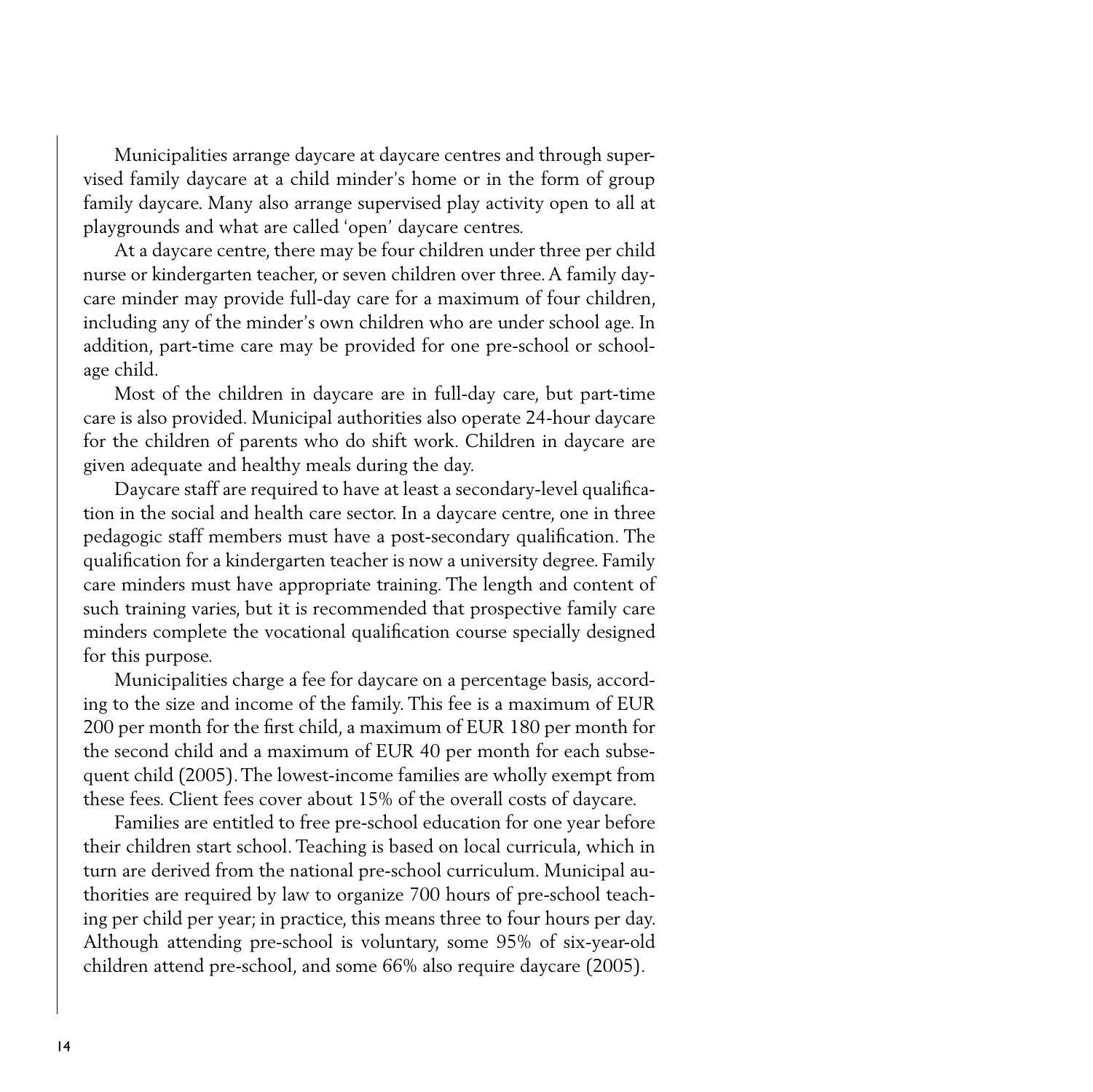#### <span id="page-16-0"></span>**Private child care allowance**

A municipality can pay private child care allowance in order to provide care for a child under school age resident in Finland, either to a private carer chosen by the parents or to a private daycare centre. This allowance can be paid from the end of the parental allowance period until the child reaches school age. It is discontinued if the child is transferred to municipal daycare.

The private child care allowance consists of a care allowance, EUR 137.33 per child per month (2006) and a care supplement, eligibility for which depends on the size and income of the family. The maximum care supplement is EUR 134.55 per child per month. If the child attends a municipal pre-school, the care allowance is EUR 58.87 per month, and the care supplement is halved. The private child care allowance is paid directly to the carer and is taxable income.

#### **Child home care allowance**

Child home care allowance is available to a family with a child under three years of age who is not in municipal daycare. Child home care allowance is also paid for other children in the same family who are under school age and not in municipal daycare. The Social Insurance Institution (KELA) must be applied to for child home care allowance. Some municipal authorities pay a discretionary municipal supplement to families who care for their children themselves.

The child home care allowance can be granted immediately the parental allowance period ends and can be paid until the youngest child in the family is three years old or enters municipal daycare, or until the family chooses the private child care allowance option for their child care.

Child home care allowance includes a basic sum paid separately for each child entitled to the allowance. This basic allowance for one child under the age of three is EUR 294.28 per month, with EUR 84.09 per month for each additional child under three, and EUR 50.46 per month for each child over three but under school age (2006).

In addition to the basic care allowance, the family may also receive an income-related supplement depending on the size and income level of the individual family. This is paid only for one child, to a maximum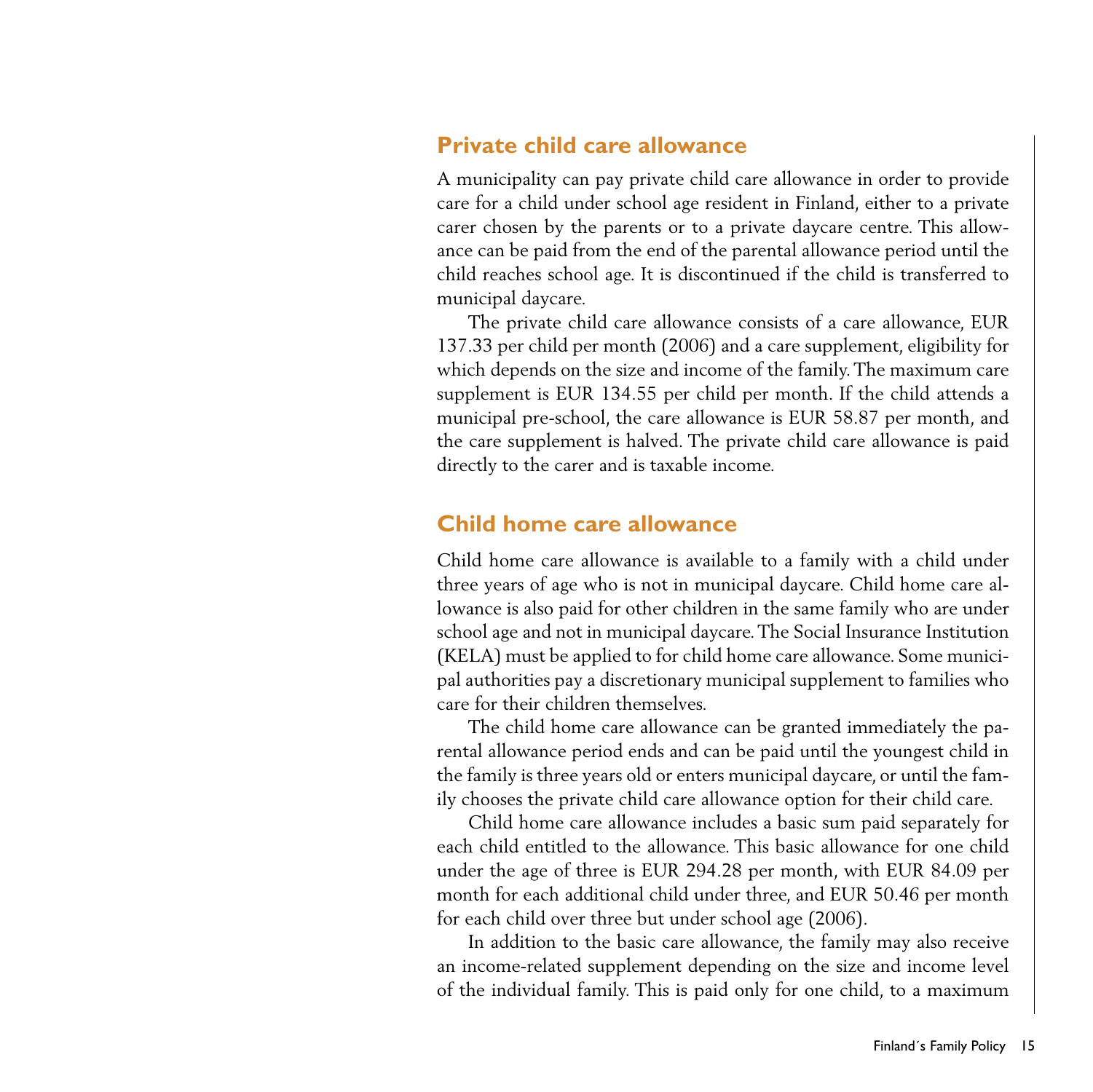<span id="page-17-0"></span>amount of EUR 168.19 per month (2006). The child home care allowance is taxable income.

#### **Partial home care allowance**

A family is entitled to partial home care allowance when one of the parents works shorter hours than normal due to child care. Partial home care allowance is paid to a working parent of a child under the age of three, or a child in the first or second year of school, if the parent's average weekly working time is less than 30 hours due to child care. Partial home care allowance is EUR 70 per month (2006) and is taxable income. Partial home care allowance is only paid for one child even if there are several children to be cared for in the same household at the same time.

#### **Families need different types of care**

Most families make use of all the publicly supported types of care before their children reach school age. First the children are cared for at home with the aid of parental allowance, then most families rely on child home care allowance at least for a while, and then the children go to municipal daycare centres or family daycare, or the family arranges daycare with the aid of the private child care allowance. The care arrangements for children under school age are shown in the figure on page 17.

There are some 400,000 children under school age in Finland, of whom about half use municipal daycare services. Of all children in daycare, 77% are in full-day care. About 3.5% of all children in daycare are in private daycare.

#### **Morning and afternoon activities for schoolchildren in grades 1 and 2**

The Basic Education Act includes a provision entitling municipalities to receive a central government contribution to the cost of providing morning and afternoon activities for schoolchildren in grades 1 and 2. In order to qualify for this contribution, the municipality must provide at least 570 hours of activity per child per year. The National Board of Educa-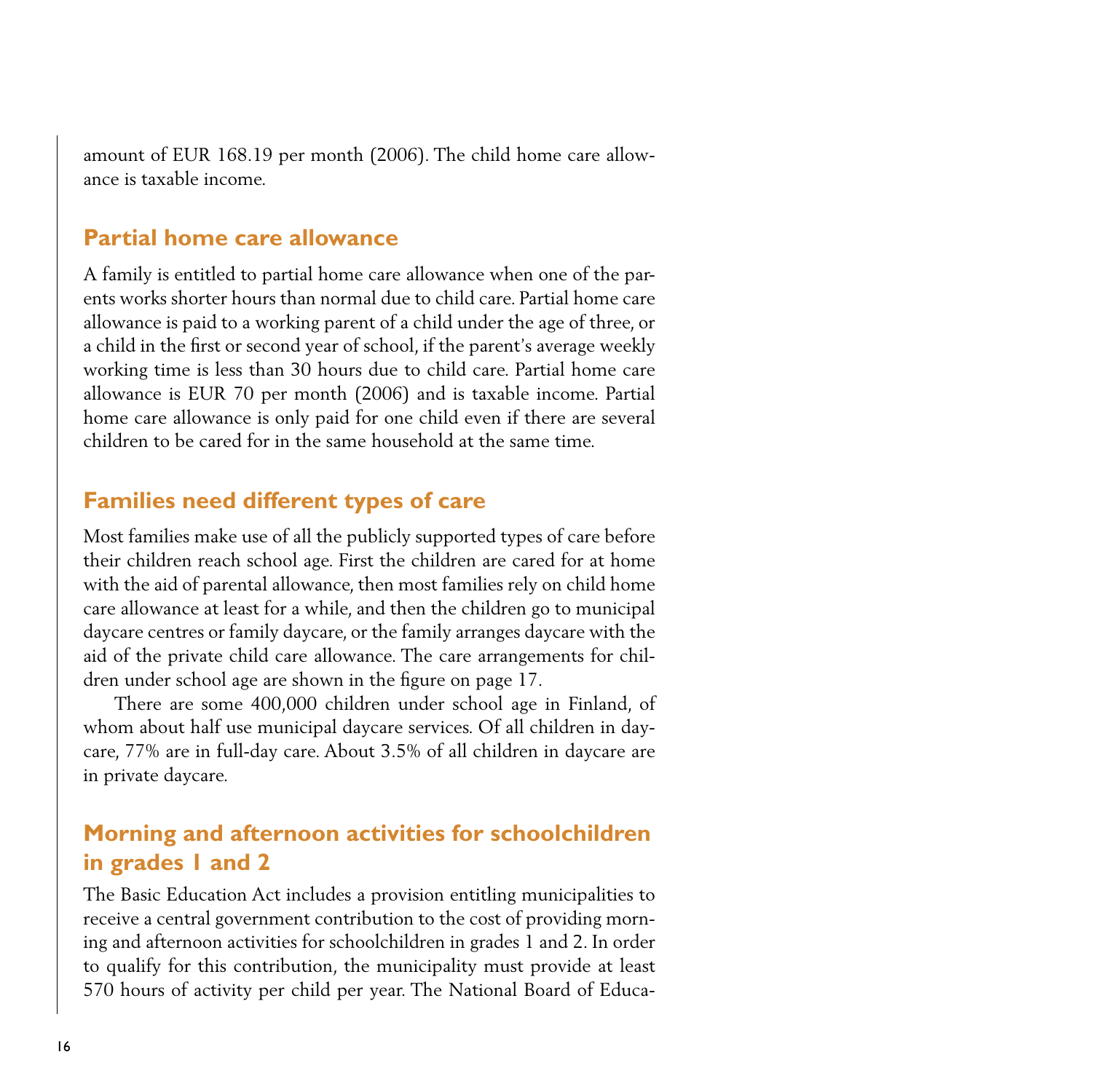

#### **Day care arrangements for children under 3 at the end of 2005**

**Day care arrangements for children under 7 at the end of 2005**

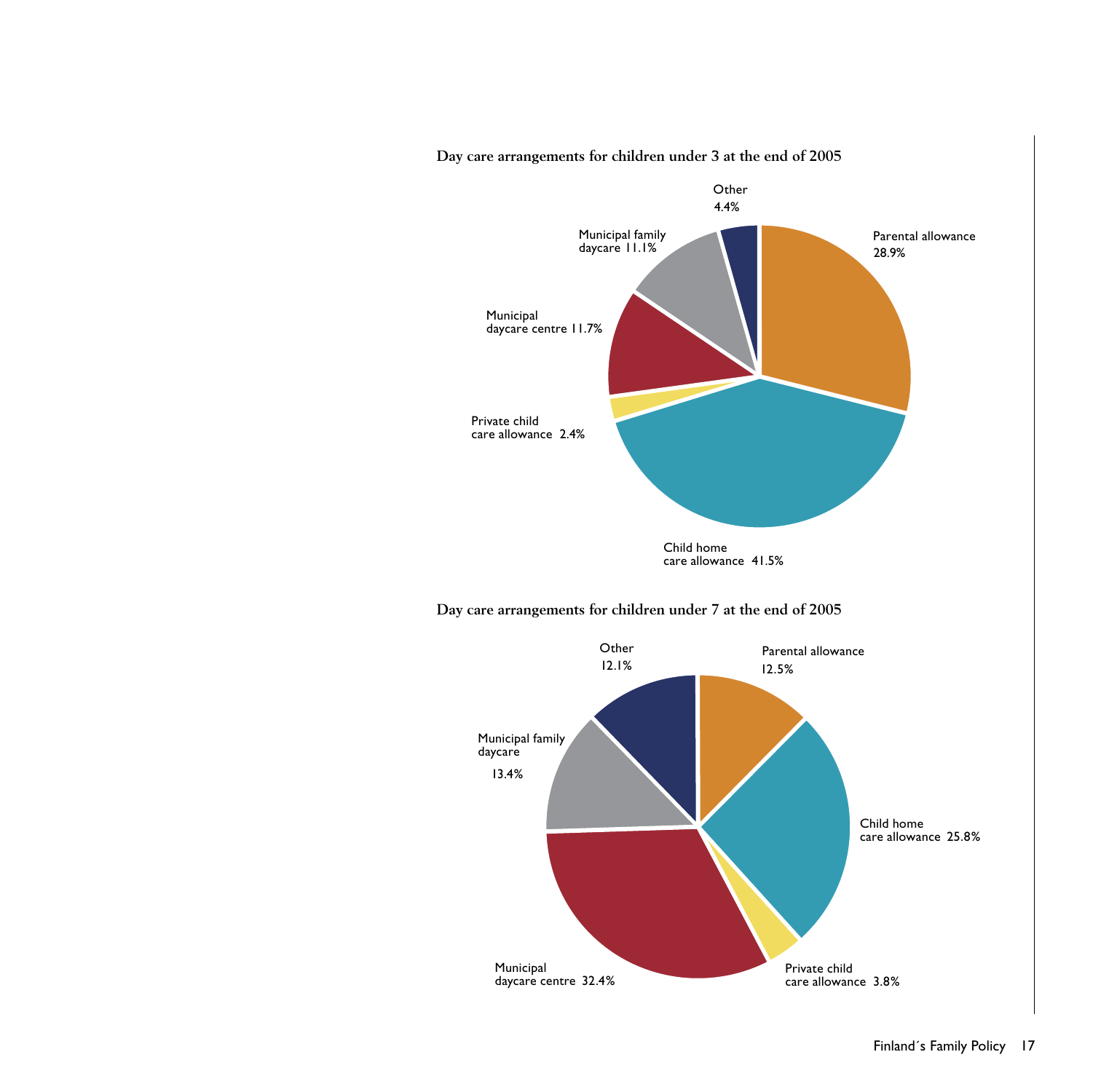<span id="page-19-0"></span>tion has approved the principles for morning and afternoon activities, noting that these support the educational work of both school and home and provide children with a safe environment. In autumn 2004, 358 of Finland's municipalities had morning and afternoon activities, involving 38% of all schoolchildren in grades 1 and 2. Municipalities are allowed to charge clients for this service, but the fee may not be more than EUR 60 per month if the child participates in the activity for less than 3 hours per day. Most children require more than 3 hours per day, however, and in such cases the municipal authority is free to set the fee. Participation in morning and afternoon activities is voluntary.

#### **School meals for everyone**

School meals were introduced in Finland over six decades ago. In comprehensive schools, upper secondary schools and vocational education institutions, pupils and students are given a healthy meal every day free of charge. It is recommended that school meals support the nutrition given at home, and as such should provide one third of the child's daily nutrition requirements. A school meal includes a main course, salad, bread and a beverage. Children on special diets (e.g. vegetarians and those with lactose intolerance) have special meals prepared for them.

## *5 Child guidance and family counselling*

Child guidance and family counselling include expert assistance in child guidance and family matters and also social, psychological and medical examinations and treatment to promote the positive development of children. The aim of this service is to create a foundation for safe and secure conditions for children to grow up in and to contribute to the functional capacity and psychosocial wellbeing of families and family members. Providing child guidance and family counselling services is the responsibility of the municipal authorities. Families seeking child guidance and family counselling services usually do so because their child is having problems. Other reasons include problems in family relationships, family conciliation and specific requests for opinion. The services are free of charge for families.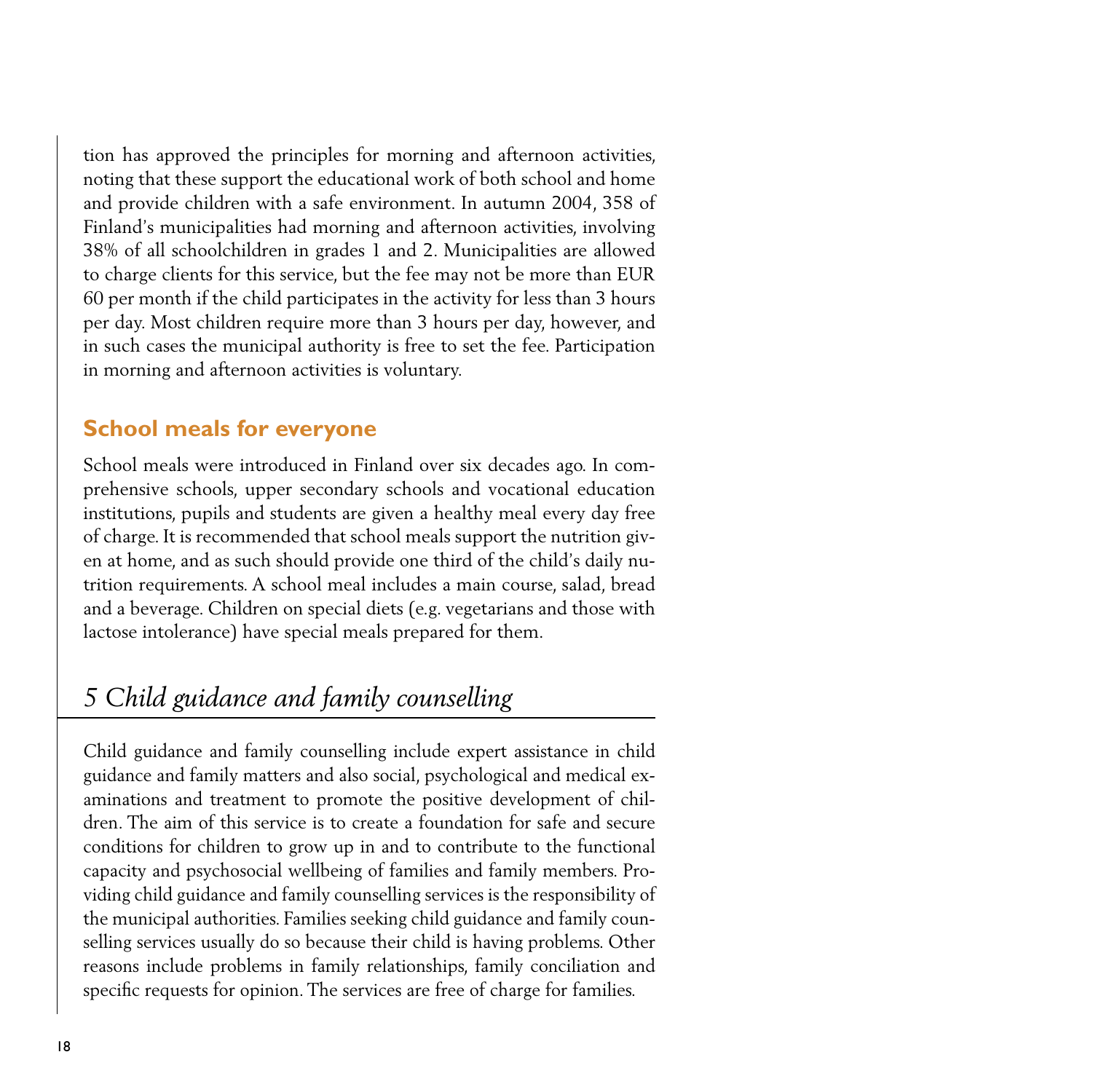## <span id="page-20-0"></span>*6 Child welfare*

#### **Preventive measures**

Society provides services and financial support for families to help them bring up their children. Prenatal clinics, child health clinics, daycare, psychosocial pupil services in schools, school health care and youth programmes contribute to averting a need for intervention by child welfare authorities. Usually, the personnel employed in the above functions are the first to notice any problem situations arising in families.

#### **Non-residential services and assistance**

If there are financial difficulties or housing problems, the municipality must provide the family with sufficient financial support and rectify any shortcomings in housing. The municipal social authorities provide nonresidential support for families and for children and adolescents if it is apparent that a child's or adolescent's home environment is detrimental to their health and development or their own behaviour seriously endangers or threatens to endanger them. Other child welfare measures are not undertaken unless the situation is not improved by such action.

Non-residential child welfare services and assistance are tailored to the needs and situation of the child and the family. A family can be provided with a support person or a support family if they so wish. A child can be placed in a foster family or an institution for a short period of time without being formally taken into care if it is believed that a short-term separation can improve the situation. An entire family can be admitted for example to rehabilitation for substance abusers. Other assistance includes child guidance and family counselling, home services, daycare, therapy services and help for children at school, in their hobbies and in acquiring job skills and finding accommodation. Non-residential services and assistance require the consent of the parents and of the child if the latter is aged 12 or over.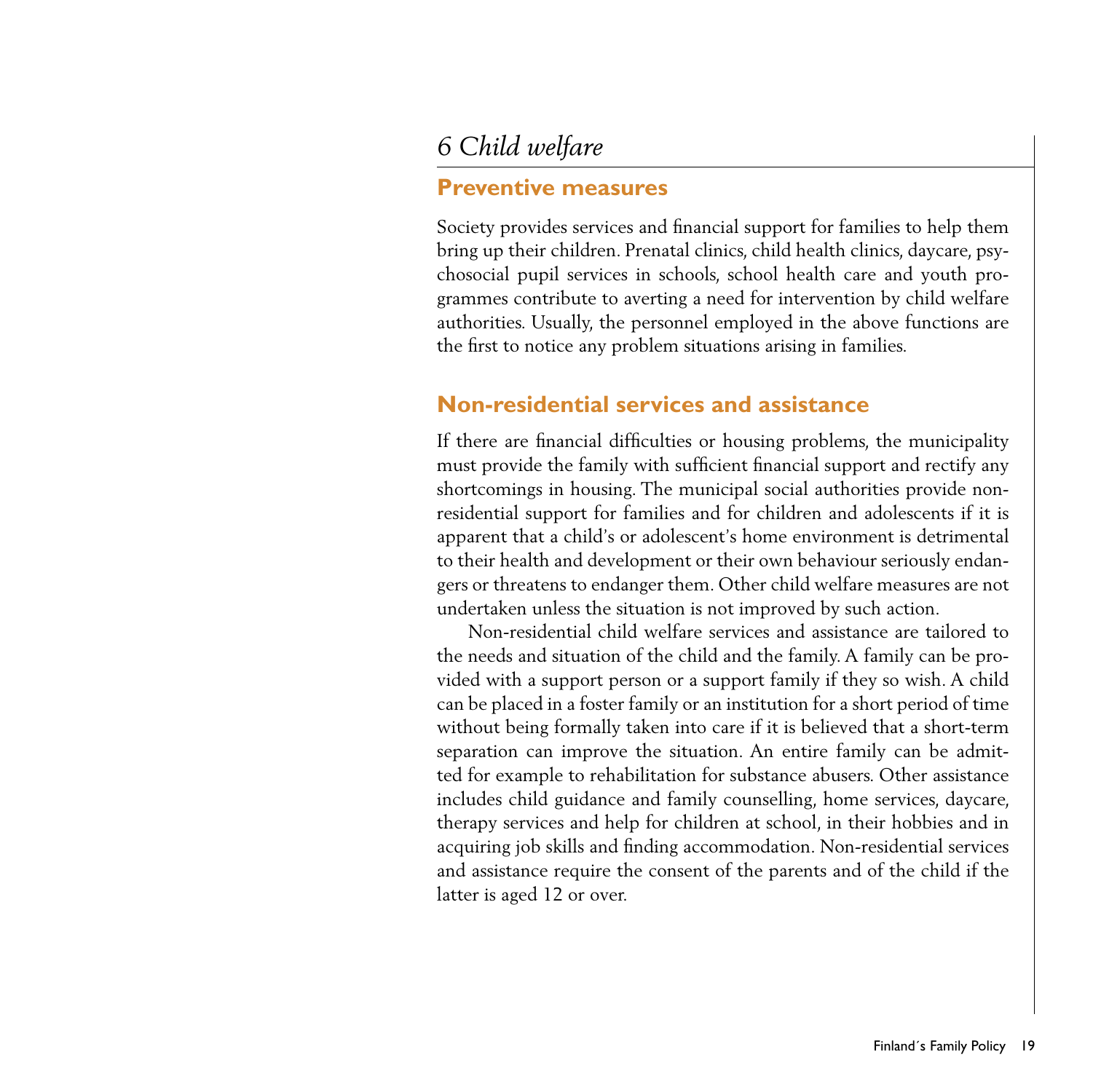### <span id="page-21-0"></span>**Taking into care and foster care**

Taking into care and foster care are procedures undertaken only if the circumstances in the home or the child's own behaviour seriously endanger the child's health or development and if non-residential services are insufficient. It must also be established that taking into care is the best solution in the interests of the child.

Taking into care can be undertaken as an urgent protective measure or the child can be placed in care outside the home for a longer period of time. Taking into care can be voluntary or, by decision of the municipal social welfare board, involuntary. The child and his or her family must be heard during the preparations for taking the step. If a child over 12 or his or her parents or guardians are opposed to the child being taken into care, the decision must be confirmed by the competent Administrative Court. A child over 12 and the adults looking after him are entitled to appeal a decision to take the child into care to the Administrative Court and further to the Supreme Administrative Court.

Taking into care expires at the latest when the child turns 18. However, the arrangement must be discontinued immediately whenever the direct reason for it is removed, unless this would not be in the child's interest. Once a care arrangement ends, the municipal social welfare board is required to support a child or adolescent with after-care measures until he or she turns 21.

A comprehensive reform of the child welfare legislation is in progress. The aim is to bring the law, which is already over 20 years old, into step with the changing needs of child welfare in today's society.

## *7 Health care for families with children*

Every municipality has prenatal clinics and child health clinics, either at local health centres or as independent units. Their purpose is to ensure that expectant mothers, their children and the entire family are as healthy as possible. School health care continues the checks on the child's health begun at the child health clinics, aiming to promote the development and health of schoolchildren. Services provided by these clinics are free of charge.

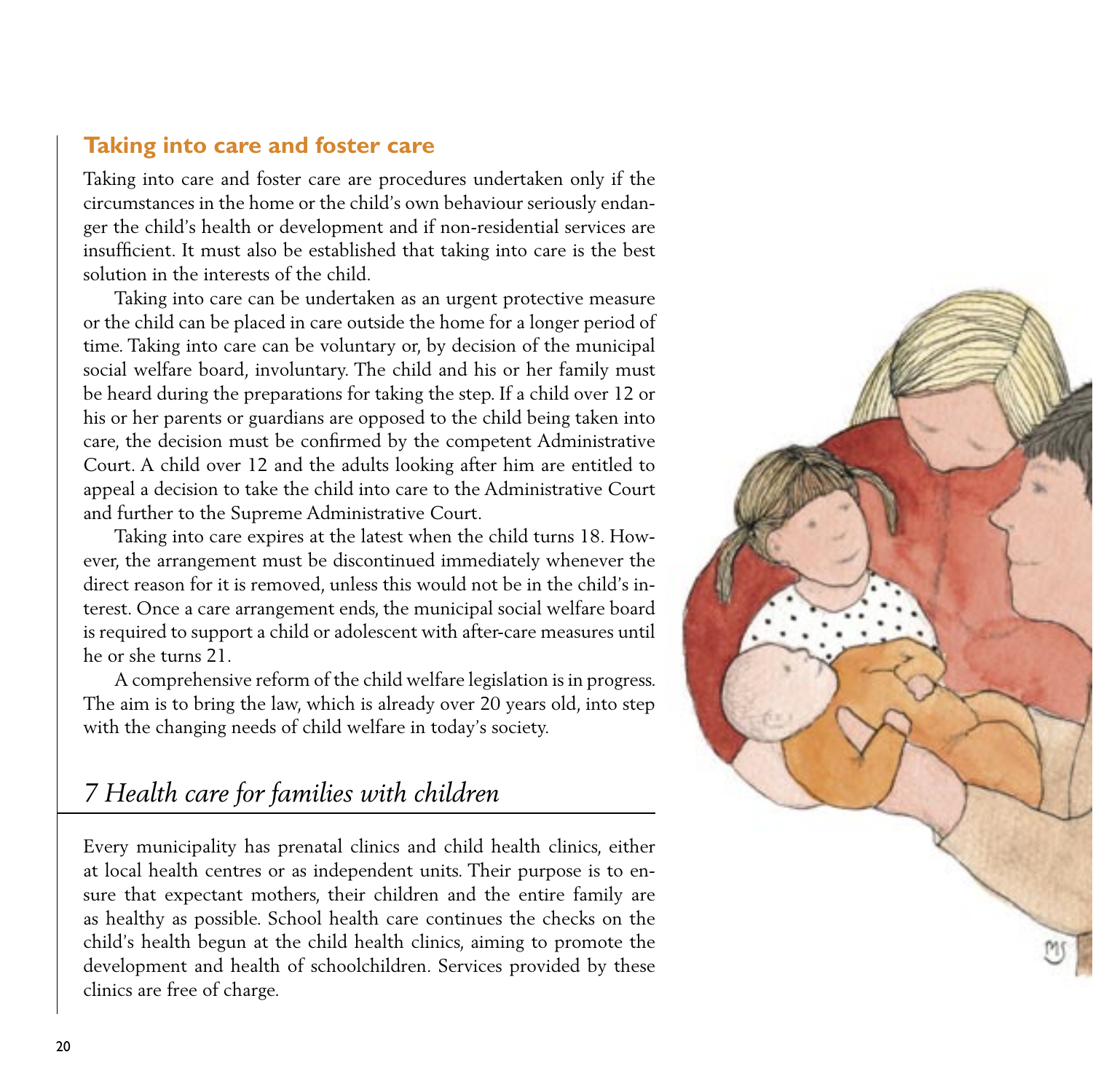<span id="page-22-0"></span>

### **Prenatal clinics**

Nearly all expectant mothers have a health check at a prenatal clinic during the first four months of pregnancy. At the clinic, a public health nurse monitors the mother's health and the development of the baby in the womb. During a normal pregnancy, mothers visit the clinic 11 to 15 times. Check-ups are usually performed by a public health nurse; a doctor examines the mother on two or three occasions. Prenatal clinics also arrange prenatal training and family training, in which fathers also participate actively. The purpose of prenatal clinics is to ensure the wellbeing of the mother and the unborn baby. Increasing attention is paid to the wellbeing of the father, too.

Prenatal clinics work closely with maternity hospitals and outpatient maternity departments. Over 99% of all mothers give birth in hospital.

## **Child health clinics**

A couple of weeks after the birth, a nurse from the prenatal clinic or a midwife visits the child and mother at home, and after this, the child becomes a regular client of a child health clinic. During the first year of the child's life, there are numerous visits to the clinic, gradually reducing to an appointment every six months and then once a year, making a grand total of at least 16 visits. The family cooperates with the clinic until the child starts school.

The health checks at the clinic cover the child's physical, psychological and social development, and, if necessary, the child is referred elsewhere for further tests and treatment. All routine vaccinations are also given at the clinic. Supporting the parents in raising the child is one of the most important tasks of the clinics.

## **School health care**

On starting school, the child becomes a client of the school health care system. The school nurse and doctor see the children at regular health check-ups undertaken for each school class, the interval varying from one school to another. The school nurse is available at the school for pupils to consult at agreed times.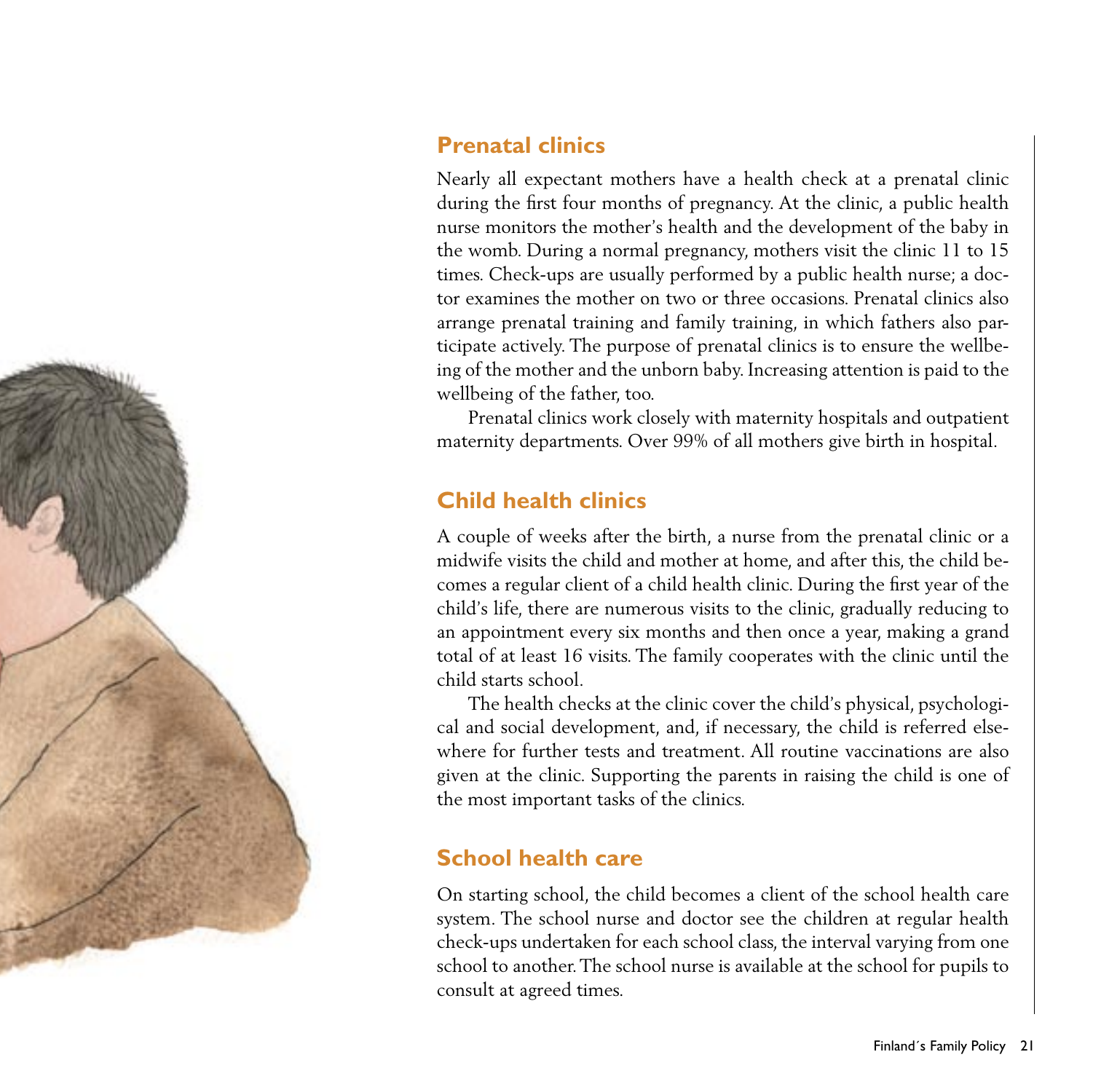<span id="page-23-0"></span>School health care continues the routine vaccination programme begun at the child health clinic. It is recommended that each child should have at least three thorough health check-ups during comprehensive school so that a personal wellbeing and health care plan can be drawn up. Dental care and the services of certain specialists such as a school psychologist and a speech therapist are also part of school health care services. Health education is another important element.

### **Children's medical care**

The municipal health centres, whose function is to provide primary health care for the entire population, are also in charge of children's medical care. If necessary, children are referred to hospitals for further tests and hospital care. Hospitals usually have separate paediatric wards.

Children under the age of 18 are entitled to free appointments with health centre GPs. Hospital care lasting over seven days is also free for children under 18, although a fee is charged for the first seven days.

In addition to municipal health care, the larger cities in particular have private health care services. Public health insurance compensates for part of the costs of private health care.

### **Dental care for children**

Children's dental care starts at the child health clinic when they are six months old. The child's teeth are checked, and parents are given advice on how to look after children's teeth and their diet. The teeth of schoolchildren are checked and treated regularly by health centre dentists. Dental care is free for children under 18.

# *8 Special services and support for children with disabilities and their families*

Children with disabilities and their families are entitled to the same services and benefits as all other children and families. They are further en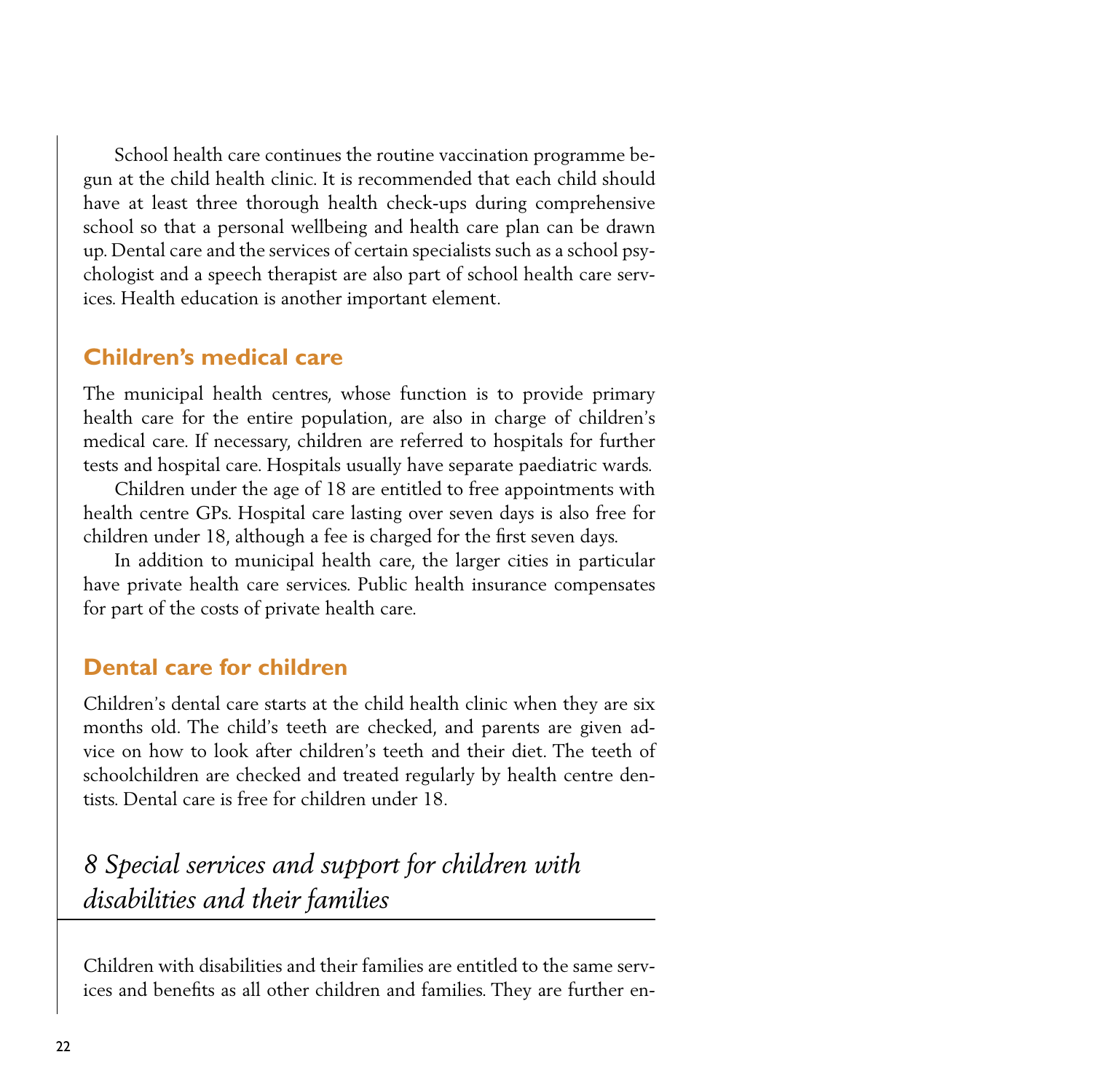titled to special services and support measures, the nature of which depends on the child's disability. Social and health service professionals provide support for the parents of children with disabilities and provide them with information on how to cope with them from an early stage. Child health clinics follow the child's development at regular intervals, striving to identify any delays in development as early as possible. Wherever necessary, children are referred to special social and health care services for further testing. The medical, educational and social rehabilitation of a disabled child and his or her family begins immediately a disability, illness or delay in development has been diagnosed.

Children with severe disabilities are entitled to medical rehabilitation arranged by the Social Insurance Institution. The municipalities, the Social Insurance Institution and many other organizations arrange adjustment training courses for children with disabilities and their families. These children and their families have access to a variety of services produced by a number of different bodies and organizations. The authorities draw up a service plan together with the parents, covering all the services and benefits needed by the child. A contact person is named for the child, to act as a contact between the parents and the various authorities.

The family of a disabled child can choose daycare from the same alternatives as any other family. In municipal daycare, children with disabilities are preferably placed in the same groups as other children. If necessary, daycare in a special group can also be arranged.

The family pays the normal daycare fees determined by family size and income level for the daycare of a disabled child. Special services, such as an assistant for the child while in daycare, or special rehabilitation or assistive devices, are free of charge.

The parents of a sick or disabled child are eligible for various financial benefits from the Social Insurance Institution. The primary benefits are care allowance and special daily allowance. The parents are eligible for care allowance if caring for the child gives rise to extra financial or practical burdens during a period of at least six months. The special daily allowance compensates for the parents' loss of earnings during time spent caring for the child or taking him or her to hospital or hospital outpatient department.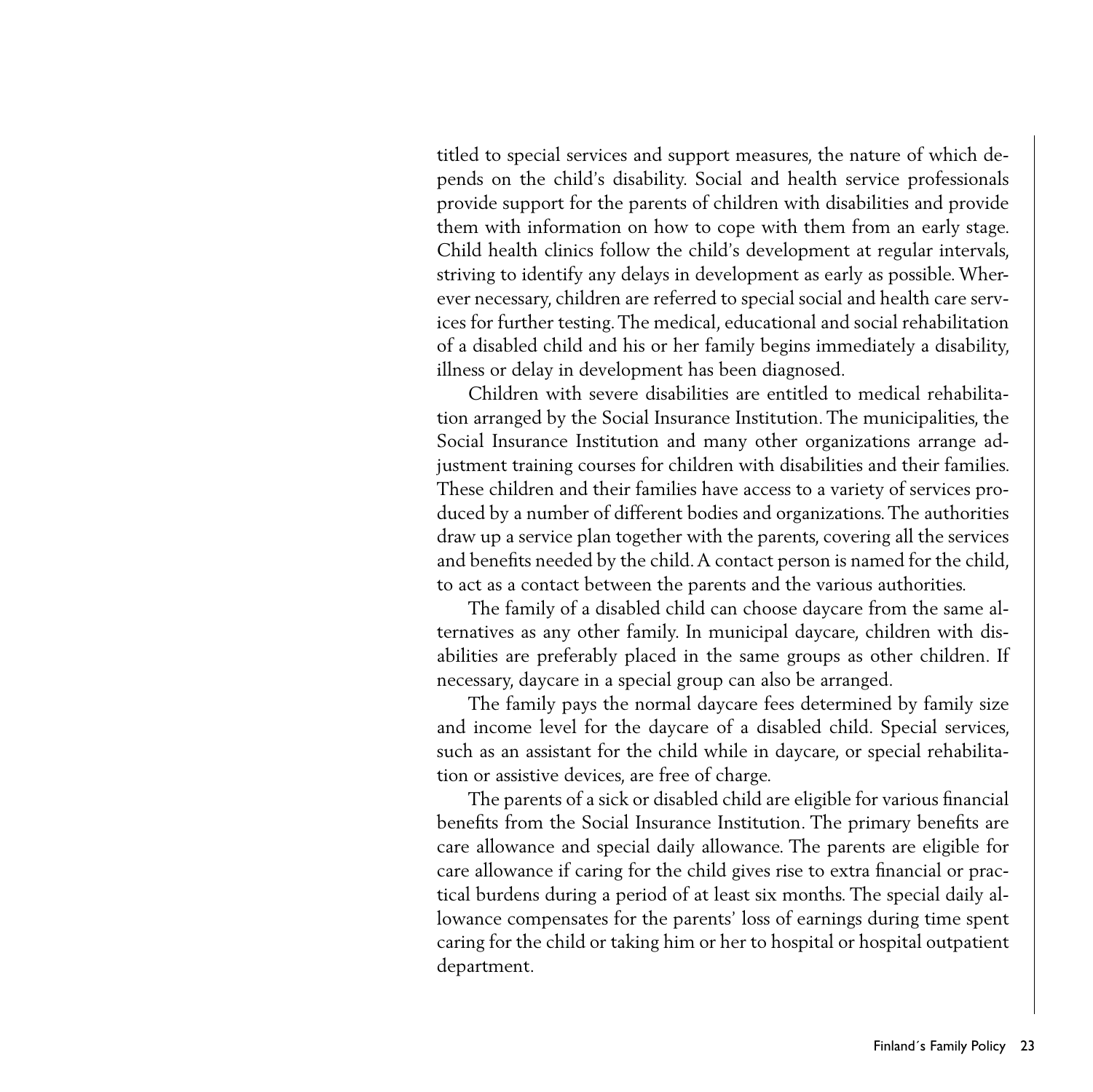## <span id="page-25-0"></span>*9 Adoptions*

The purpose of adoption is to act in the best interests of the child by strengthening the relationship between the adopted child and the adoptive parent. Adoptions are confirmed by a competent court. The adopted child and adoptive parent are entitled to the same family benefits as any other family with children.

Counselling is a required step in the adoption of an underage child. It is provided by municipal authorities and adoption agencies specifically so authorized by the Ministry of Social Affairs and Health. If someone wishes to adopt a child from abroad, they must in addition turn to a service provider involved in international adoption services. International adoption requires a permit from the Finnish Council of Inter-Country Adoption Affairs, which is subordinate to the Ministry of Social Affairs and Health.

Parents are entitled to financial support to cover the costs of international adoptions. The support is paid at a higher rate if the family adopts several children at the same time (usually siblings). The Social Insurance Institution is in charge of granting and paying adoption support. This is intended to cover part of the expenditure incurred from translation of documents, service provider's fees, travel expenses and administrative costs.

## *10 NGOs*

There are many non-governmental organizations (NGOs) in the area of social services and health care which complement public services. Organizations involved in family policy and promoting children's welfare defend the rights of families with children in areas such as legislative issues which may affect the status of families. They offer families with children a variety of services, including child care and domestic help, care for sick children and various types of clubs, and maintain telephone helplines for children and adolescents.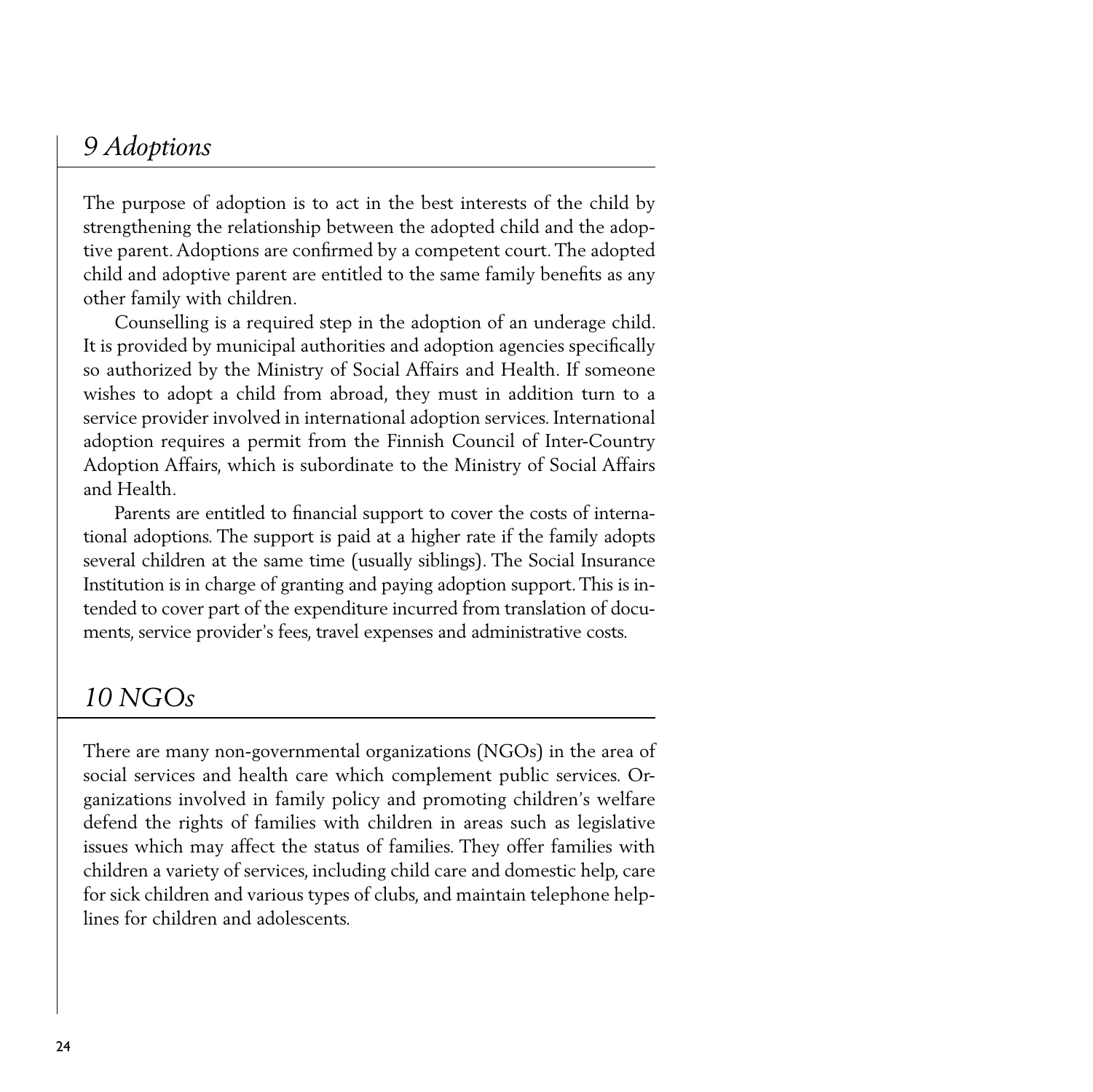